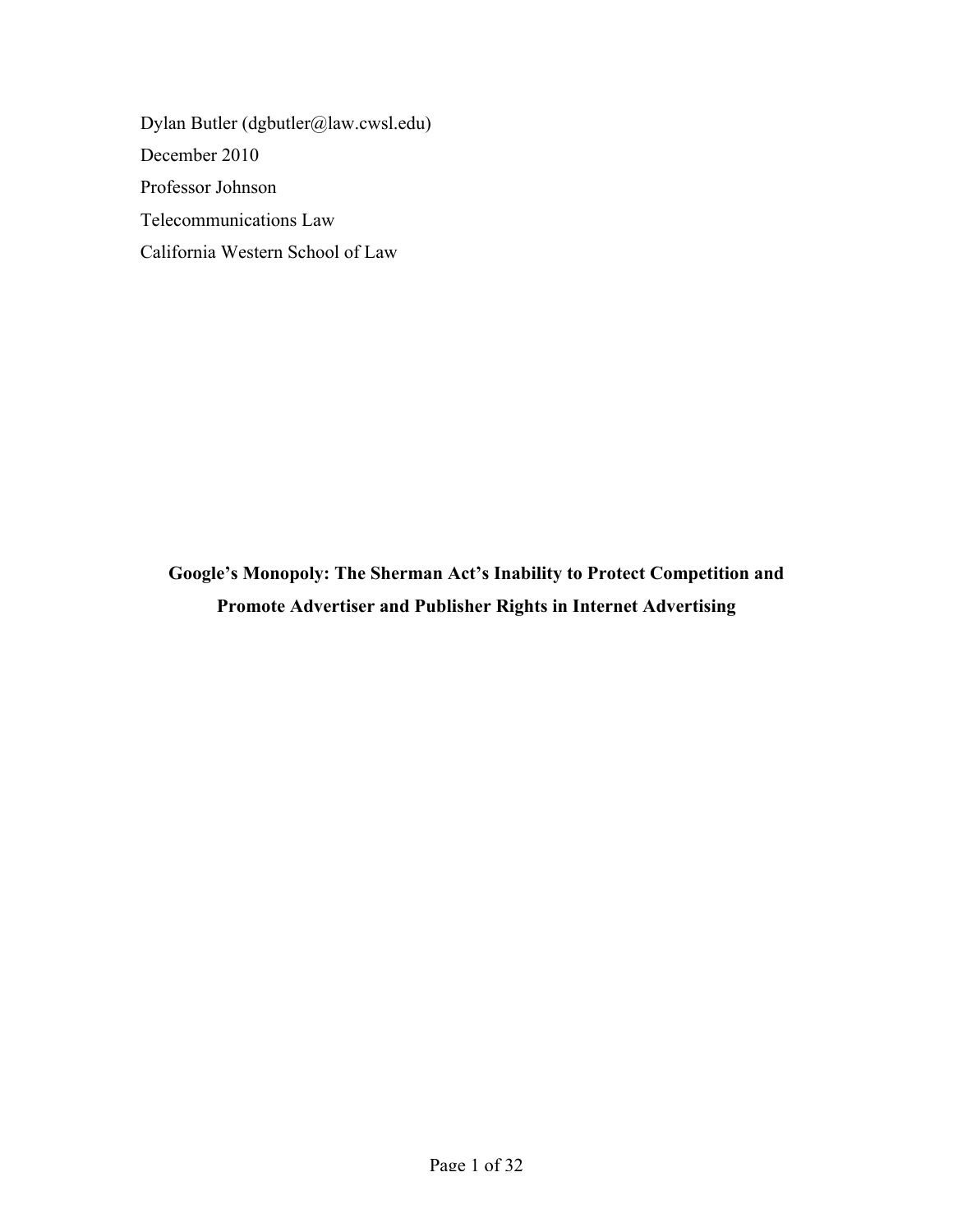# **Table of Contents**

| 26 |
|----|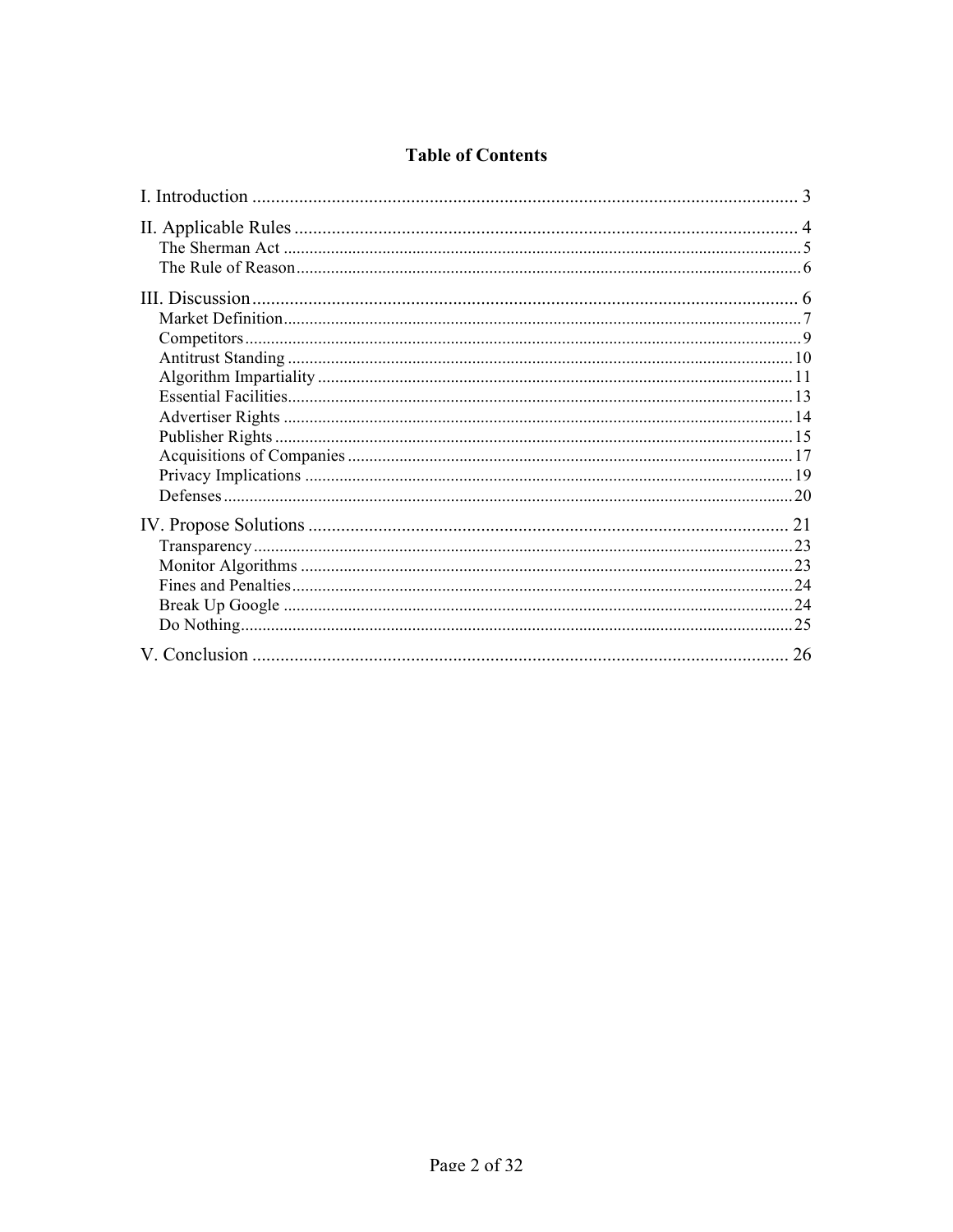## **I. Introduction**

Google dominates the U.S. internet advertising market, a twenty-plus billiondollar industry.<sup>1</sup> Google's success in internet advertising is largely in part thanks to its dominance in the internet search market.

Due to its unique position and ability to capitalize, Google has quickly become one of the most powerful companies in the world. Google routinely pushes the envelope on social and political issues, like space travel<sup>2</sup> and world hunger.<sup>3</sup> In an October earnings call, Google announced a record 2010 third-quarter revenue of \$7.29 billion (up 23% from 2009).<sup>4</sup>

With great power, comes great responsibility. Critics of Google's policies worry that the search giant operates in a cloud of secrecy, denying certain rights to advertisers and publishers while destroying competition. Recognizing that Google's dominance arises from its search engine monopoly, the first place critics seek redress is under U.S. antitrust law.

Section 2 of the Sherman Act prohibits both monopolization and attempts to monopolize by American companies<sup>5</sup>. However, the statute may be ineffective to address

<sup>&</sup>lt;sup>1</sup> Nerney, Chris, *Internet Advertising Revenue Hits New Record in Q3*, IT WORLD, November 17, 2010, http://www.itworld.com/internet/128038/internet-advertising-revenue-hits-new-record-q3 (last accessed 12 December 2010) ("[T]hat's \$25.3 billion for 2010, which would be an annual record and an increase of nearly 12 percent over 200").

<sup>2</sup> *Google LUNAR X Prize*, http://www.googlelunarxprize.org, (last accessed November 10, 2010) ("The Google Lunar X PRIZE is a \$30 million competition for the first privately funded team to send a robot to the moon, travel 500 meters and transmit video, images and data back to the Earth.").

<sup>&</sup>lt;sup>3</sup> Gross, Doug, *Google vs. China: Free speech, finances, or both?* January 13, 2010, CNN, http://articles.cnn.com/2010-01-13/tech/google.china.analysis\_1\_google-network-thousands-ofsearch-terms-search-engine? s=PM:TECH (last accessed November 10, 2010) ("Google's decision to filter itself in China in the first place was likely the most controversial in the history of the search-engine leader.").

<sup>4</sup> Labovitz, Craig, *Google Sets New Internet Traffic Record,* October 25, 2010, http://asert.arbornetworks.com/2010/10/google-breaks-traffic-record/ (last accessed December 9, 2010).

 $5$  15 U.S.C § 2, which reads "Every person who shall monopolize, or attempt to monopolize, or combine or conspire with any other person or persons, to monopolize any part of the trade or commerce among the several States, or with foreign nations, shall be deemed guilty of a felony, and, on conviction thereof, shall be punished by fine not exceeding \$100,000,000 if a corporation, or, if any other person, \$1,000,000, or by imprisonment not exceeding 10 years, or by both said punishments, in the discretion of the court."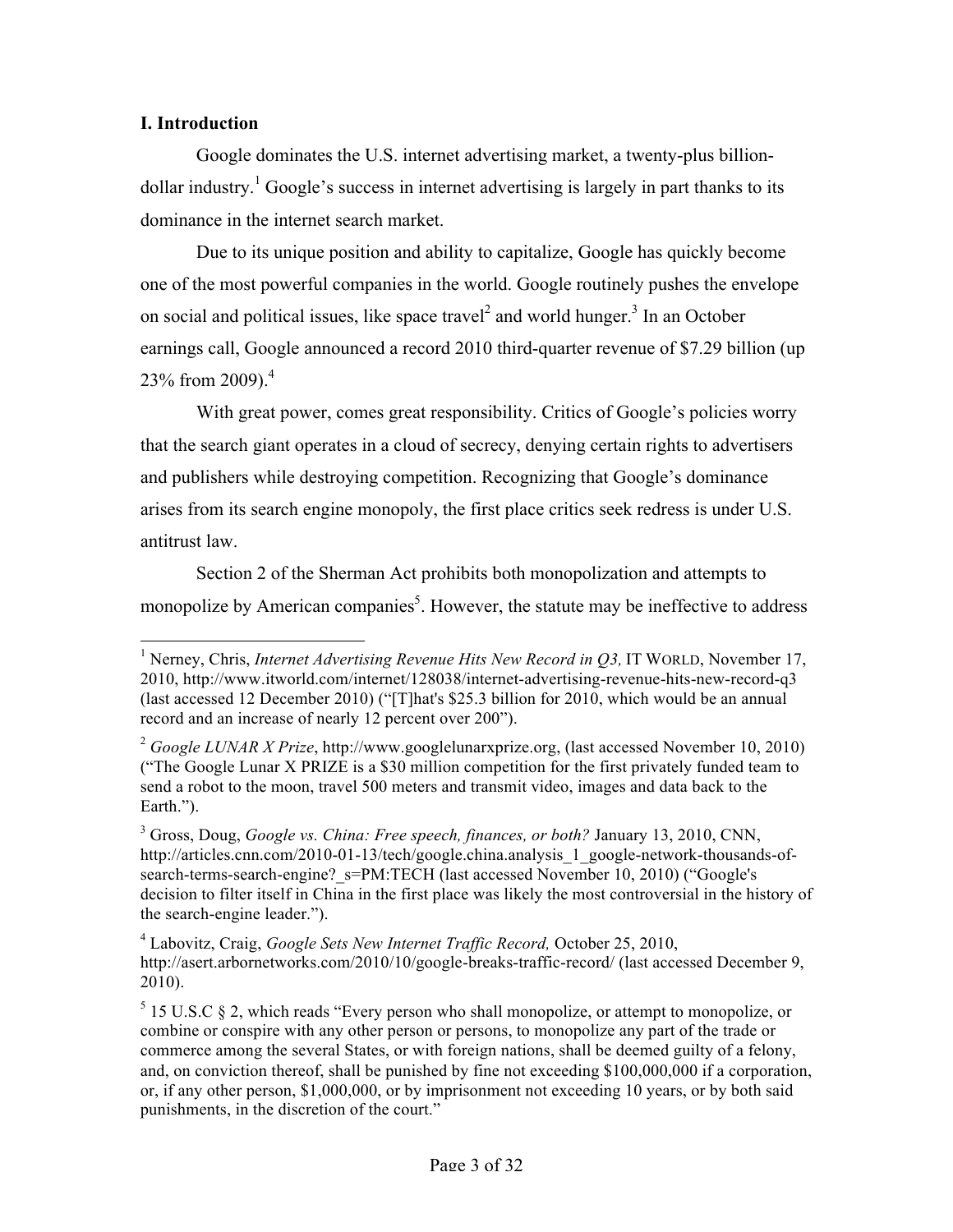internet giant Google's ability to leverage their monopoly power in the search market to bolster their own properties and deny certain rights to publishers and advertisers.

Google's lawyers would not be doing a very good job if the company's actions could easily fit the elements of a federal antitrust statute. Even if Google gave preference to their own properties and denied certain fundamental rights to their customers, it would not be clear that the company was in violation of antitrust law.

Furthermore, even if a court did find Google guilty of monopolization, the remedies available would be very limited. Due to the perplexities and novelty in the internet advertising industry, many of the common antitrust remedies may be ineffective to protect competition. They may even do more harm than good.

This article focuses on Section 2 of the Sherman Act, and does not discuss the Clayton Act or unfair trade/price discrimination statutes.

Part II explains the applicable rules, specifically Section 2 of the Sherman Act, which prohibits monopolization and attempts to monopolize $6$ .

Part III outlines the inadequacy of the Sherman Act to protect competition in emerging industries, where an actor's success is largely dependent upon the existence of, and access to, a secondary monopoly. Stated simply, the problem is that the antitrust statutes were designed to protect competition, but no company is in a position to compete with Google. Additionally, there are fundamental and procedural barriers preventing plaintiffs from bringing an antitrust suit against Google.

Part IV will weigh the benefits and drawbacks of possible remedies, and discuss what action, if any, should be taken against Google.

## **II. Applicable Rules**

Where there is a lack of competition, monopolists exploit the free market to the detriment of consumers who have no choice but to pay for the overpriced goods or services.

This detriment to consumers was regarded as a special form of public injury<sup>7</sup>, thus permitting Congress to prohibit some "restraints of trade" under the U.S. Constitution's Commerce clause.

<sup>6</sup> *Id.*

<sup>7</sup> *Id. at* § 15.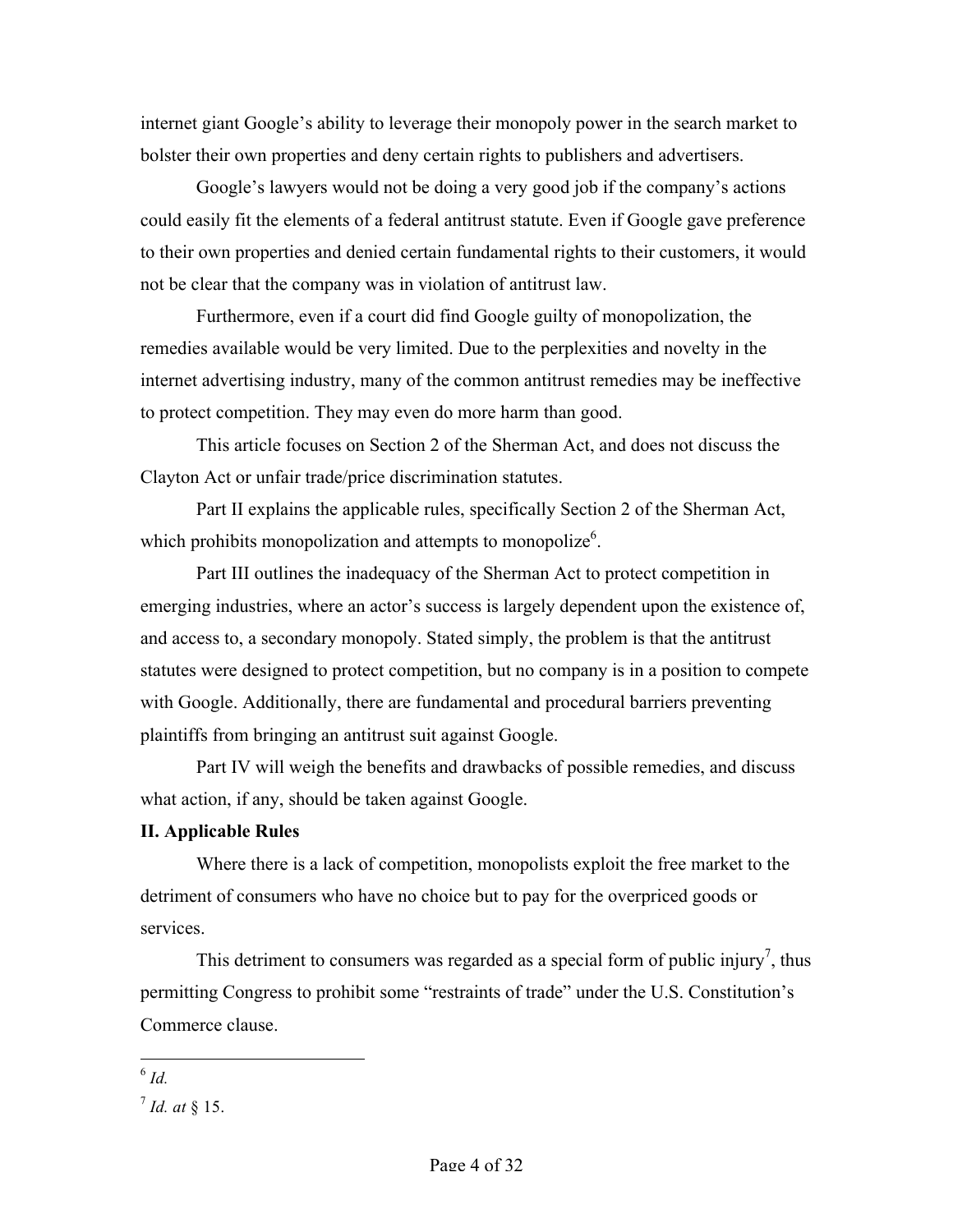## **The Sherman Act**

U.S. Antitrust law, rooted in equity, is well equipped to handle complex cases where monopolists are accused of abusing market power. The Sherman Act was enacted to prevent the artificial raising of prices by restriction of trade or supply.<sup>8</sup> One policy of the statute is that good competition prevents monopolies and their ability to restrict output or raise prices. Many antitrust experts and scholars emphasize the need for sophisticated and balanced antitrust analysis in communications industries.

The social consequences of running a monopoly are the same whether it was acquired lawfully or through various forms of illegal activities.<sup>9</sup> In recognition of this, Congress drafted Section 2 of the Sherman Act, which forbids the "possession and willful acquisition of monopoly power."<sup>10</sup>

However, simply possessing monopoly power and charging monopoly prices is not enough to violate the Sherman Act.<sup>11</sup> The offense of monopolization requires the willful acquisition or maintenance of that power as distinguished from growth or development as a consequence of a superior product, business acumen, or historical accident $12$ 

There is also an element of intent in a Sherman Act violation. The intent for actual monopolization is easier to prove than attempted monopolization, because actual monopolization requires a showing of actual monopoly power. The former requires a showing of general intent to exclude competitors<sup>13</sup>, where the latter requires a showing of specific intent to destroy competition or build a monopoly<sup>14</sup>.

 $11$  Pacific Bell Telephone Co. v. Linkline Communications, Inc., 129 S. Ct. 1109 (2009).

<sup>8</sup> *See* Letwin, William L., *Congress and the Sherman Antitrust Law: 1887-1890*, 23 U.Chi.L.Rev 221 (1956).

 $9$  76 Antitrust L.J. 205.

 $^{10}$  15 U.S.C. § 2.

 $12$  Id. at 1110. Verizon Communications Inc. v. Law Offices of Curtis V. Trinko, LLP, 540 U.S. 398, 124 S. Ct. 872, 157 L. Ed. 2d 823 (2004).

 $^{13}$  U.S. v. Griffith, 334 U.S. 100, 68 S. Ct. 941, 92 L. Ed. 1236 (1948) (disapproved of on other grounds by, Copperweld Corp. v. Independence Tube Corp., 467 U.S. 752, 104 S. Ct. 2731, 81 L. Ed. 2d 628 (1984)); American Tobacco Co. v. U.S., 328 US. 781, 66 S. Ct. 1125, 90 L. Ed. 1575 (1946).

<sup>&</sup>lt;sup>14</sup> Spirit Airlines, Inc. v. Northwest Airlines, Inc.,  $431$  F.3d 917 (6th Cir. 2005).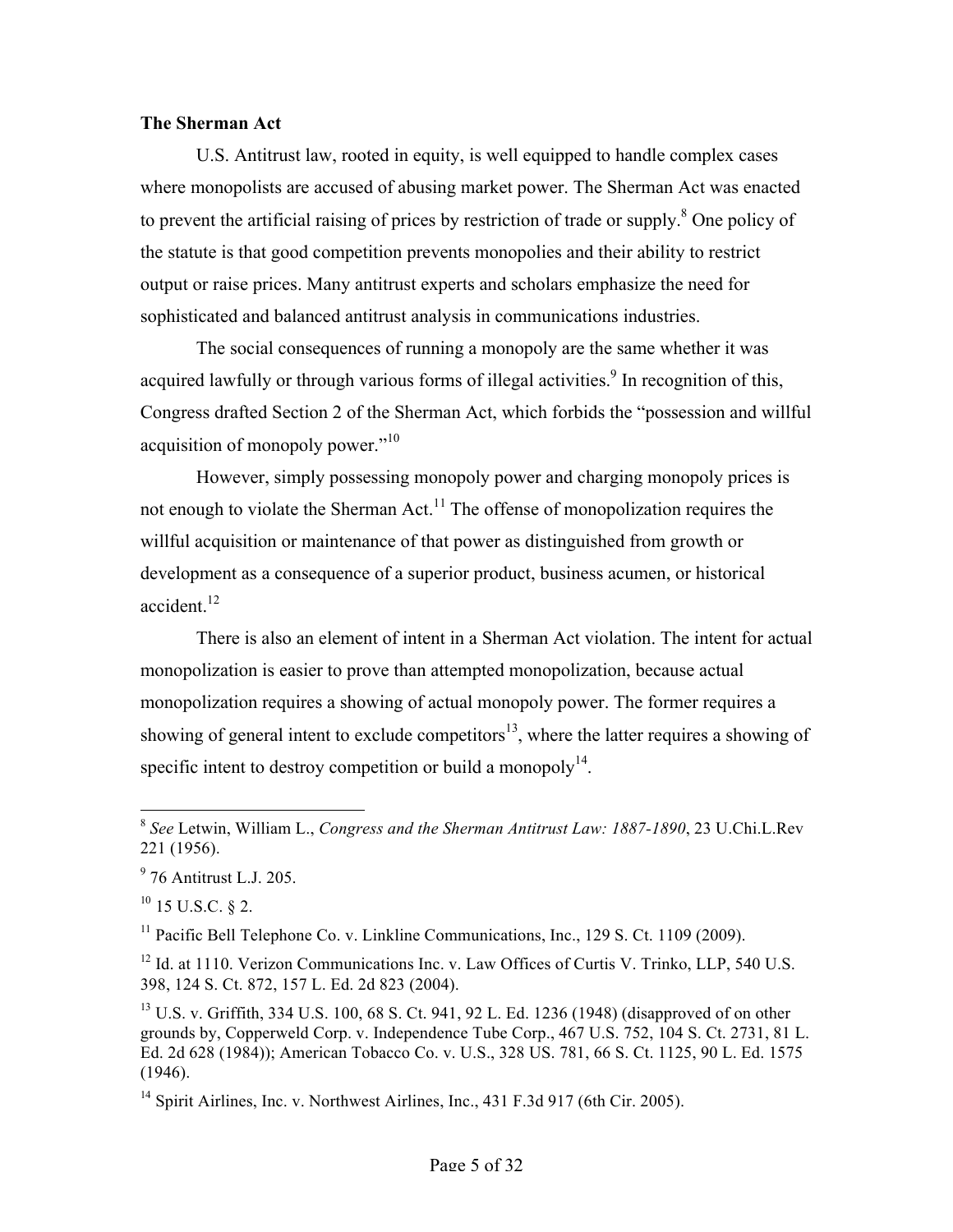The final requirement of a Section 2 violation is showing a dangerous probability of achieving monopoly power. This element cannot be inferred; it can only be shown by a rule of reason analysis.

#### **The Rule of Reason**

The rule of reason weighs the social utility of competition in the marketplace with the chilling effect that regulation has in a free market. The critical question to ask is whether the restraint imposed merely regulates and perhaps promotes competition, or whether it suppresses or even destroys competition. A restraint that directly suppresses competition is violative under the rule of reason.

The analysis begins by looking at the restraint and its purpose. If the purpose is in any way effectuated to destroy or suppress competition, then the restraint is violative of the Act. The next step is to look at the effects of the restraint, and if they tend to do the same, then it may be found to violate the Act. Finally, a rule of reason analysis concludes with the question of whether it is reasonable given the conditions under which it is imposed.

The Courts have carved out several factors to be considered during a rule of reason analysis. These factors include the facts peculiar to the business, the industry's condition before and after the restraint, the nature of the restraint, its effect (actual or probable), the history of the restraint, the evil believed to exist, the reason for adopting the remedy, and the purpose or end sought to be attained are all relevant in considering whether a restraint is dangerously likely to result in a monopoly.

These factors alone are not determinative of a violation. However, they do allow the court some flexibility and guidance in considering whether a particular restraint unlawfully restrains competition. A Section 2 violation comprises a particular anticompetitive restraint on trade, not just the power to overcharge customers.

#### **III. Discussion**

Google has become a nexus of information and research across the country. It is commonly viewed as the gateway to information access over the internet. Google has a monopoly over internet search, and has used that power to deny rights to advertisers and publishers and promote their own products and services over competitors.

A Section 2 violation requires a showing of dominance in the relevant market and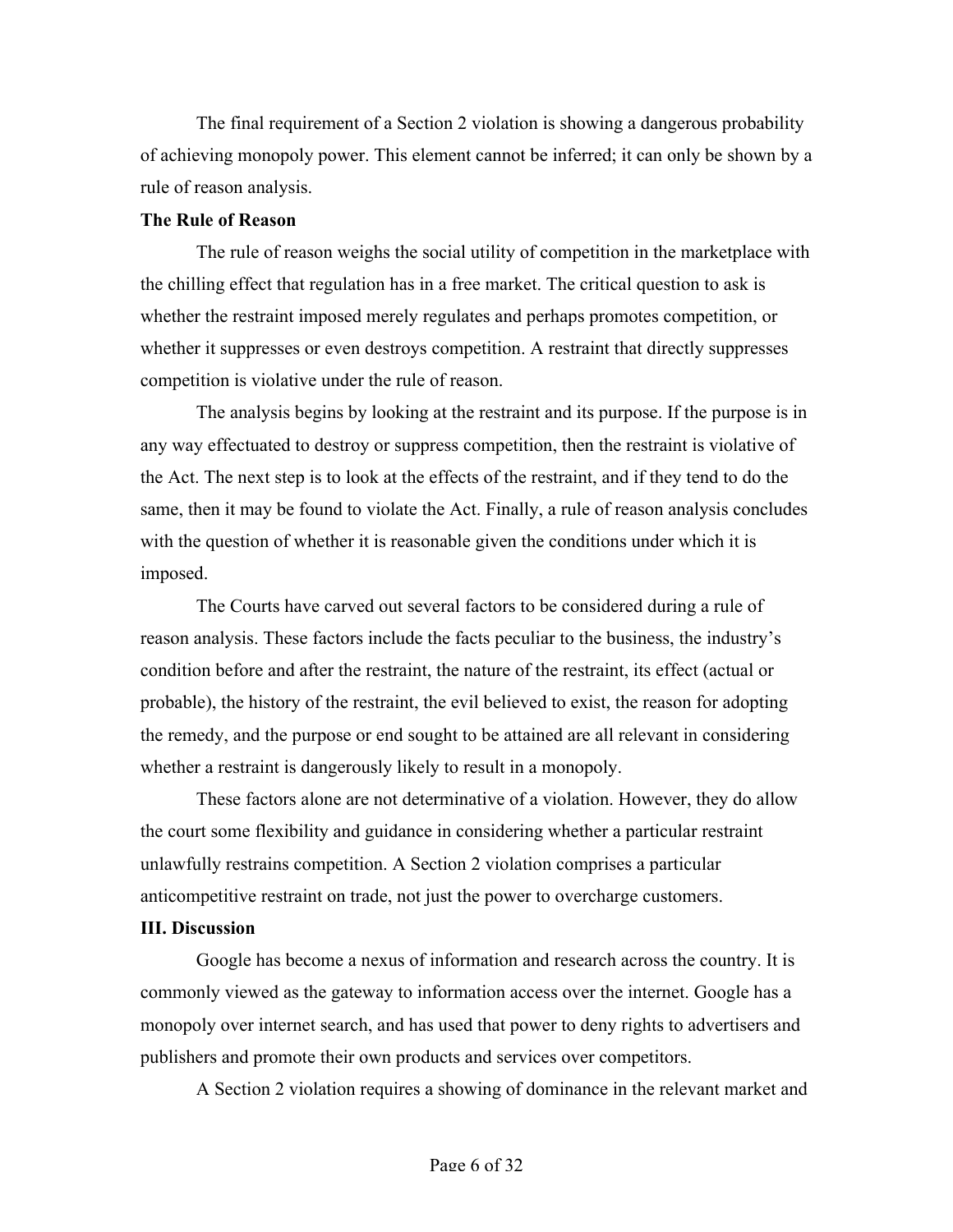willful acquisition or maintenance of monopoly power. The first step in showing a violation is defining the relevant market.

## **Market Definition**

Market definition will be crucial in an antitrust case against Google. The relevant product market in a Section 2 claim includes services or commodities that are reasonably interchangeable by consumers for the same purposes, within an appropriate area of competition.<sup>15</sup> This product interchangeability question focuses on the user's point of view as to what is available in the market with comparable characteristics such as price, potential uses, and benefits. Functionally interchangeable products will be included in the same product market unless factors indicate that they are not actually part of the same market. 16

The question of relevant market depends on the restraint at issue. If the focus were on Google's competitive ranking algorithms, then the relevant market would be the internet search market, dominance of which Google can hardly deny. Shifting the focus to Google's policies pertaining to advertisers and publishers changes the relevant market to that of internet advertising.

A legal monopolist is entitled to exploit a monopoly in order to maximize its profits.<sup>17</sup> Simply charging high prices is not a violation. The probability of successfully monopolizing a market is usually assessed through market share, and the greater share a defendant initially controls, the greater the probability of achieving monopoly status.<sup>18</sup> An antitrust complaint, therefore, must contain allegations specifying the market in which

<sup>&</sup>lt;sup>15</sup> Am. Jur. 2d, Monopolies, Restraints of Trade and Unfair Trade Practices  $\S$  58.

 $^{16}$  F.T.C. v. Arch Coal, Inc., 329 F. Supp. 2d 109 (D.D.C. 2004), case dismissed, 2004 WL 2066879 (D.C. Cir. 2004).

 $17$  Arroyo-Melecio v. Puerto Rican American Ins. Co., 398 F.3d 56 (1st Cir. 2005).

 $18$  CCBN.Com, Inc. v. Thomson Financial, Inc., 270 F. Supp. 2d 146 (D. Mass. 2003); Valet Apartment Services, Inc. v. Atlanta Journal and Constitution, 865 F. Supp. 828 (N.D. Ga. 1994).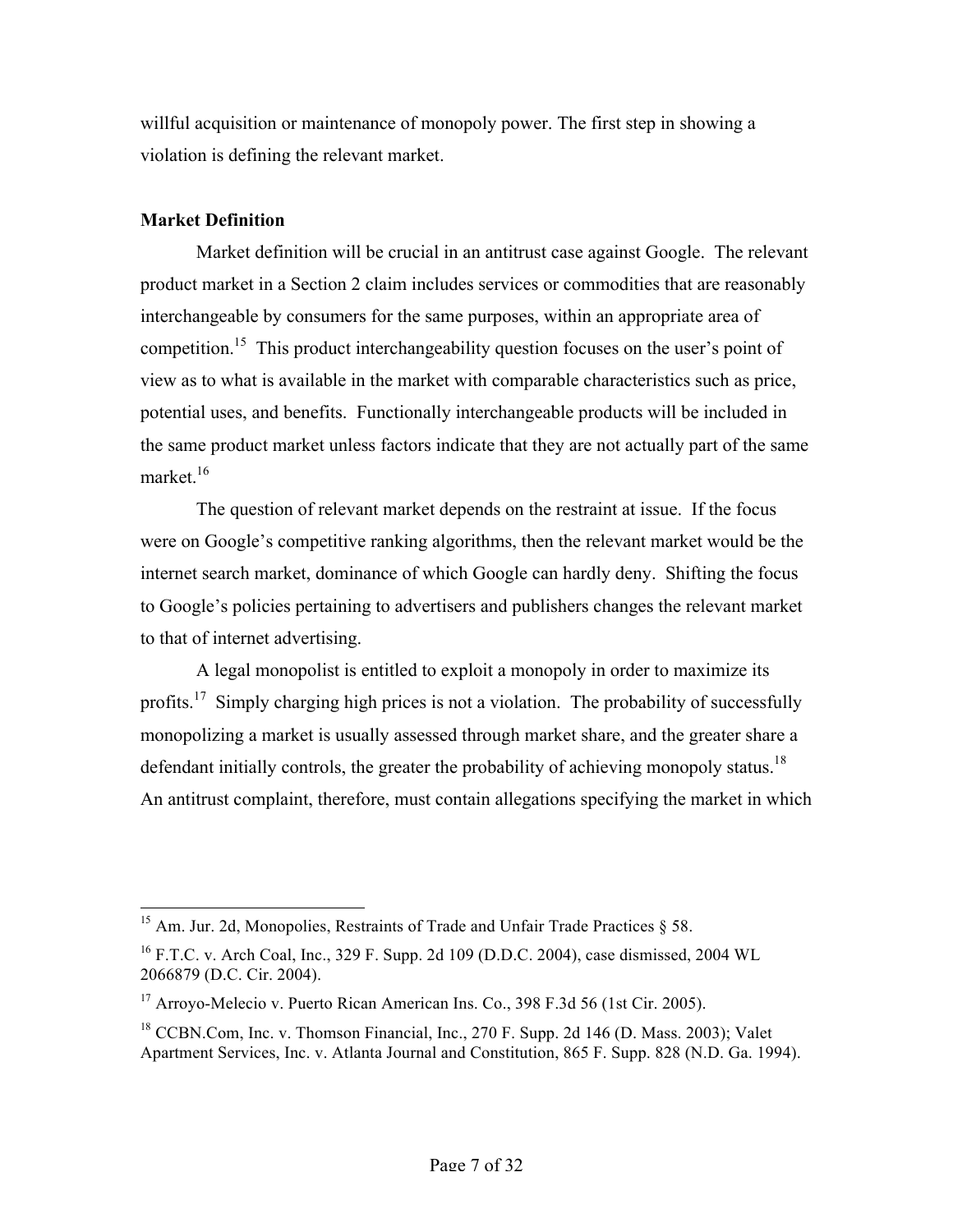the defendant has attempted to create a monopoly<sup>19</sup> and the alleged offender's economic power in that market.<sup>20</sup>

Google may claim to be a small fish in the much larger advertising market. However, a market interchangeability analysis might suggest internet advertisers will largely not participate in other advertising methods in the absence of Google. There are simply things Google can provide to advertisers that no other program can offer.

If Google were to suddenly terminate the Adwords and Adsense Programs, the internet advertising industry as a whole would be drastically impacted. Advertisers would have trouble finding suitable replacements for the Adsense program because Google controls the search market. That is not to say that an advertiser could not achieve his goals elsewhere, but in terms of sheer traffic abundance, Google sits on the mother lode.

Google has centralized all of their advertising networks. They offer a truly novel service, currently unmatched by anyone. Without Google Adwords, advertisers attempting to reach people in the search, mobile, media, and content networks would be forced to contract with multiple vendors.

This merging of services plays an important role in gauging cross-elasticity of demand. If advertisers cannot readily seek alternatives to the Google service, then Google is free to charge whatever it wants to the detriment of consumers.

Defining the relevant market narrowly permits an easy assessment of various statistics and figures. A narrow definition could include those online advertisers that offer pay-per-click (PPC) advertising across multiple internet mediums. There are very few companies that fit within this definition.

Too narrow a market definition overlooks the millions of independent internet advertising deals that take place each year and the numerous advertising models that exist, of which pay-per-click is only one.

Private agreements between publisher and advertiser typically eliminate the middleman, allowing them to create custom-tailored deals with mutual gain. Such

 $19$  Hughes Automotive, Inc. v. Mid-Atlantic Toyota Distributors, Inc., 543 F. Supp. 1056 (D. Md.) 1982).

<sup>&</sup>lt;sup>20</sup> American Jurisprudence  $8865$  to 68.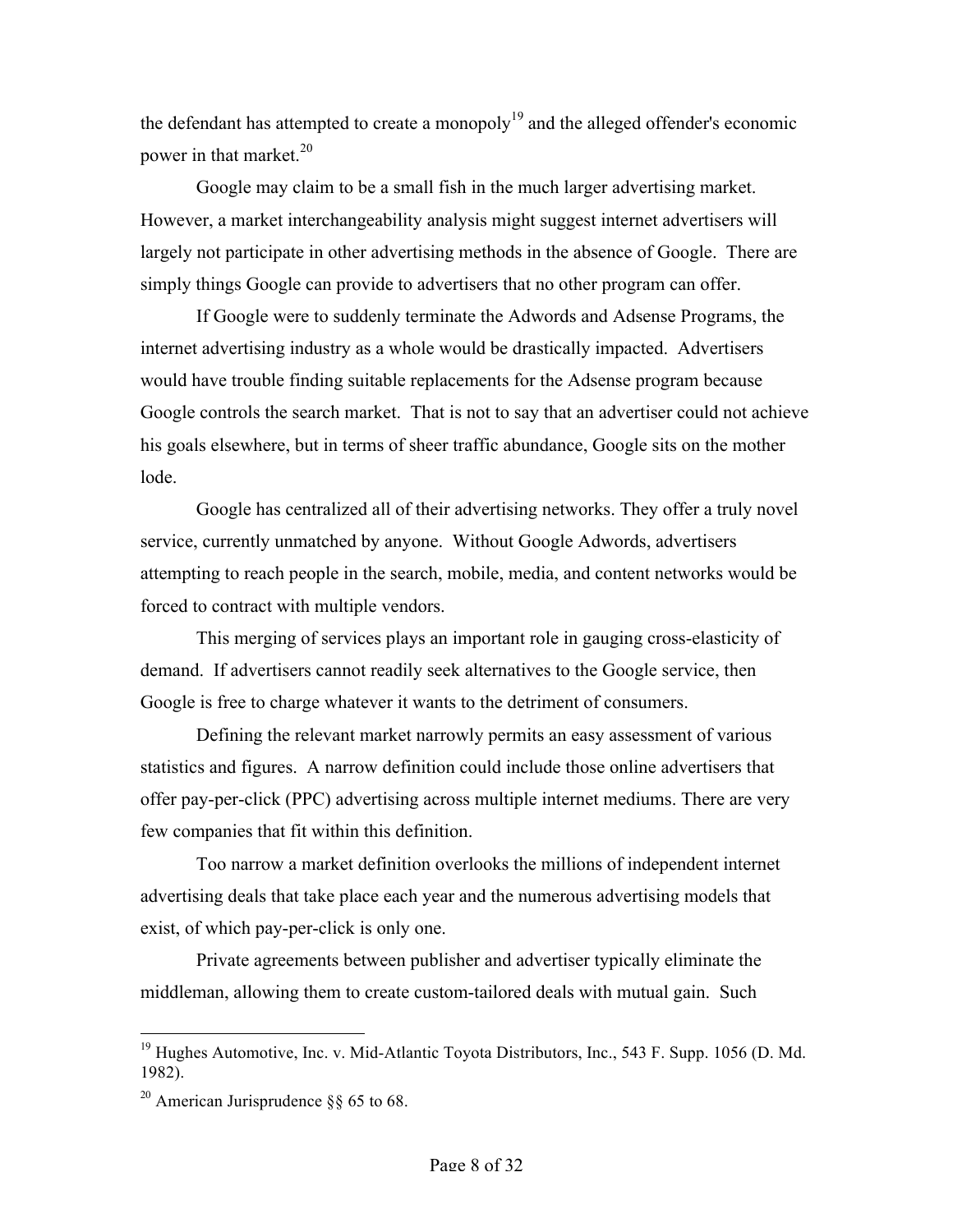agreements may function more like property rentals, where portions of one's web page real estate are rented out for a period of time. In a cost-per-impression (CPM) model, an advertiser pays for every 1000 ad impressions<sup>21</sup>. The CPC and CPM models are the most popular<sup>22</sup>, both of which Google offers.

There are several internet advertisement models that Google does not offer. In the cost-per-action (CPA) model, an advertiser only pays for a predetermined action or trigger. For instance, if a user reaches the checkout page, that user is labeled as a conversion, and a fee is paid to the advertiser who referred him to the site. There are many more internet advertising models, but this article focuses primarily on the Sherman Act's inability to foster competition and protect rights in the PPC and CPM markets, which are ruled by Google.

#### **Competitors**

In light these alternative models, it is not surprising to learn that there are competitors to Google's Adsense and Adwords programs. While every search engine offers some form of search advertising alongside their results, not every search engine advertising service compares to Google's. Furthermore, there are other advertising networks available that are not run by search engines, for example, Facebook Ads.

Facebook's advertising platform reaches the site's 500 million users, a number which stacks up against Google's two-thirds of all U.S. search traffic. While Facebook does not offer a distribution network like that of Google Adsense, it has an advanced targeting system comparable to Adwords. Facebook may offer the best comparison in terms of sheer traffic potential and reach, but there are services that are even more similar to those provided by Google which warrant further consideration.

BidVertiser is a popular PPC ad distribution network, servicing both advertisers and publishers.<sup>23</sup> Naturally, it has a smaller market share than Google, thus a smaller

 $^{21}$  CPM – definition, information, sites, articles, MarketingTerms, http://www.marketingterms.com/dictionary/cpm/ (last accessed December 2, 2010).

<sup>22</sup> Nguyen, Son T., *Popular Pricing Models for Online Advertisers*, http://ezinearticles.com/?Popular-Pricing-Models-For-Online-Advertising&id=4862074 (last accessed December 2, 2010).

<sup>&</sup>lt;sup>23</sup> BidVertiser – Pay Per Click Advertising On Sites Of Your Choice, http://www.bidvertiser.com/ (last accessed December 9, 2010).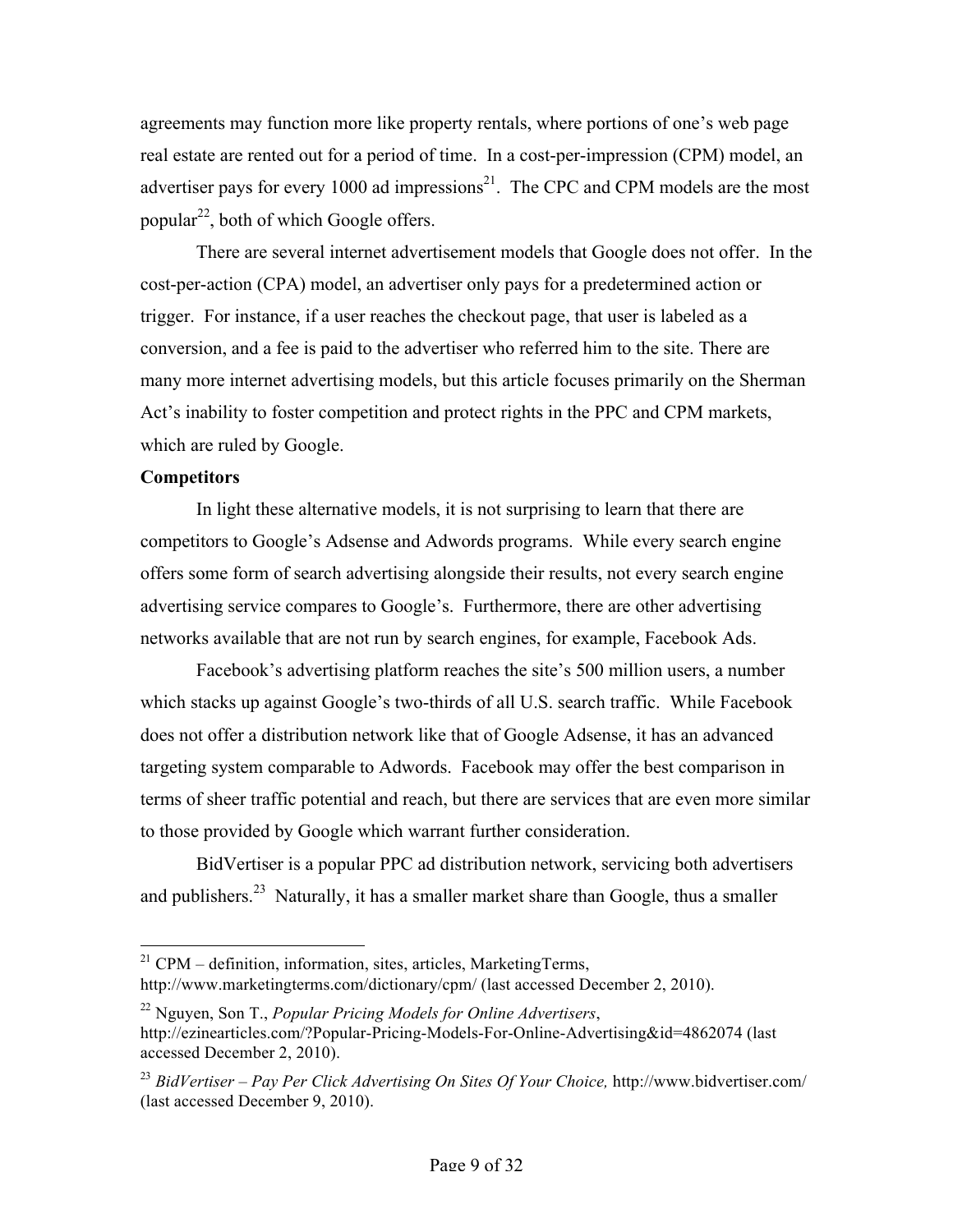pool of ads to choose from, lower payout rates, and less advertisers competing for keywords. On the flip side, advertisers benefit because they may pay substantially less per click (or impression), in exchange for decreased market exposure. Publishers get the benefits of a bidding-based system, and having a company to compete with Google Adsense. 24

The search advertising program through Microsoft's Bing and Yahoo!, which captures 33% of the U.S. online market, is another potential Google competitor. The program boasts a market "known for buying, not browsing," and advanced ad targeting. However, the service suffers from a high standard of entry and a complicated sign-up process. The downfalls of entry to this program greatly decrease its cross-elasticity of demand. While the service is technically open to the public, screening procedures render this service unavailable to a large pool of publishers who run small web sites and advertisers with small budgets.

These competitors may not be true alternatives, but they may play an important role in a relevant market determination when considering those products or services, which are comparable in terms of price, potential uses, and benefits.

## **Antitrust Standing**

Section 15 of the Clayton Act provides in part that any person injured in his business or property by reason of anything forbidden in the antitrust laws may sue.<sup>25</sup> This essentially authorizes federal antitrust actions by private plaintiffs. Although much has been postulated as to Google's antitrust liability, few (if any) suits have actually been brought.26 The Federal Trade Commission and European Union have both investigated the search giant in the past, but the FTC dropped its investigation in 2007. The EU investigations continue, with a new investigation announced in late November 2010.<sup>27</sup>

 <sup>24</sup> *BidVertiser – Frequently Asked Questions (Publishers),* 

http://www.bidvertiser.com/bdv/BidVertiser/bdv\_publisher\_faq.dbm#3 (last accessed December 7, 2010) (under "What makes BidVertiser different from other ad networks?").

 $^{25}$  15 U.S.C.  $\&$  15.

 $26$  This author was unable to locate any complaints alleging a Sherman Act violation by Google. <sup>27</sup> Waddington, Charlie, *EU Investigating Google Inc for Selective Search and Ads*, December 8, 2010, News Simplified, http://newssimplified.com/eu-investigating-google-inc-for-selectivesearch-and-ads/2720/ (last accessed December 10, 2010).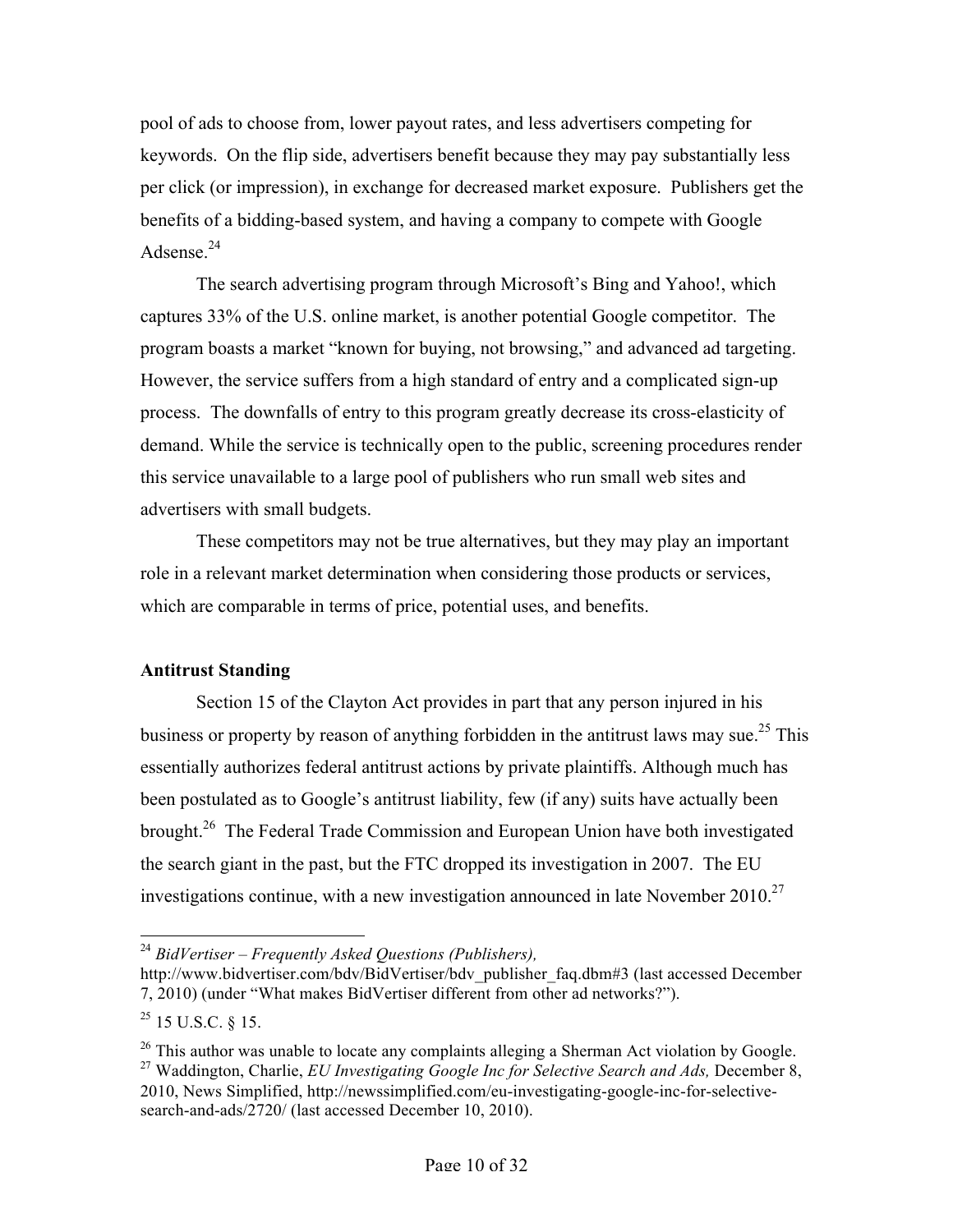As a threshold matter, to assert a claim under the federal antitrust laws, the plaintiff must have suffered "antitrust injury." This means "injury of the type the antitrust laws were intended to prevent and that flows from that which makes the defendant's acts unlawful." Implicit in this definition are two separate conceptual issues. First, the claimed injury must be of a type that the antitrust laws were meant to discourage (e.g., a business' lost profits from a reduced ability to compete or a consumer's injury from having to pay an artificially inflated price). Second, the plaintiff's injury must have been proximately caused by the defendant's antitrust violation, and not by some other act or event.<sup>28</sup>

A publisher whose account was terminated has an easy claim to injury; he can simply point to the account earnings that have been frozen. Competitors who find their search results ranking lowered unfairly may have more trouble claiming an injury because it may not be the direct result of anticompetitive conduct, i.e. speculative in nature. Harder still is an advertiser's claim to injury, because it is speculative in nature and further disconnected from any specific conduct by Google.

The absence of noisy plaintiffs has not stopped analysts from speculating as to what a possible antitrust case against Google might look like.<sup>29</sup> Nor has it stopped individual plaintiffs from bringing suit for individual claims,  $30$  the accumulation of which could amount to class action levels or worse, be factored into a rule of reason analysis.

## **Algorithm Impartiality**

Google claims total impartiality in their search engine algorithms.<sup>31</sup> Arguing their algorithms are neutral, while simple and persuasive, obscures the reality that a company

<sup>28</sup> Holmes, William C., Esq., *Antitrust Law Handbook,* § 9:8 (2010).

<sup>29</sup> Sullivan, Danny, *Deconstructing Google: After the Antitrust Breakup,* SEARCH ENGINE LAND, December 30, 2007, http://searchengineland.com/deconstructing-google-chapter-4-after-thegoogle-antitrust-breakup-13026, (last accessed December 7, 2010).

<sup>&</sup>lt;sup>30</sup> Greenspan, Aaron, *Why I sued Google (and Won)*, THE HUFFINGTON POST, March 6, 2009, http://www.huffingtonpost.com/aaron-greenspan/why-i-sued-google-and-won\_b\_172403.html, (last accessed December 6, 2010).

<sup>&</sup>lt;sup>31</sup> Holtz, Julia, *Committed to Competing Fairly*, GOOGLE PUBLIC POLICY BLOG, February 23, 2010, http://googlepublicpolicy.blogspot.com/2010/02/committed-to-competing-fairly.html (last accessed December 6, 2010).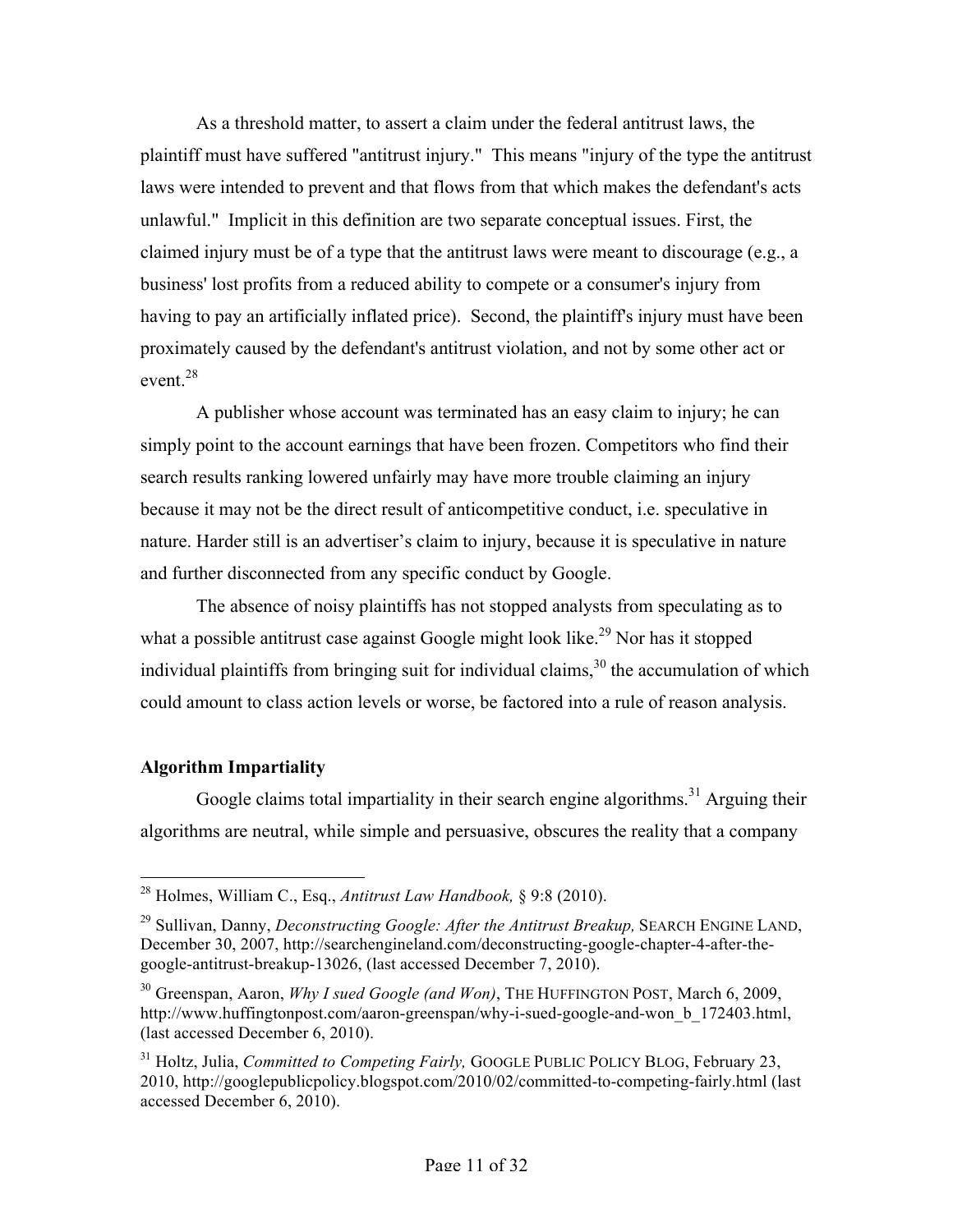with monopoly power might try to suppress or destroy competition.

Perplexingly, on numerous occasions, Google has touted their unbiased ranking mechanisms; high-level officials have also confessed to putting the Google link first on some new Google services.<sup>32</sup> It is not clear just how much preference Google gives its own properties, but it is clear that those types of decisions do affect competitors and consumers alike.

What some will call unlawful bolstering of subsidies to the detriment of competition, 33 others will call investment. Alex Epstein of the Ayn Rand Center for Individual Rights correctly asserts that Google earned its market power, and that power exists only so long as consumers continue to choose Google.<sup>34</sup> The fact still looms that while Google has market power, it has the potential to abuse it.

There has been some evidence of hard coding bias in Google search results. Professor Benjamin Edelman of Harvard Business School has collected categories of searches that, when taken together, suggest Google has tampered with search results to promote their own products and services over competitors.<sup>35</sup> He also created a "comma tester" tool, a methodology for detecting tampering in comparable searches, which offers interesting and unexpected results.<sup>36</sup> After analyzing the effect that tampering with search results has on competition Mr. Edelman concludes his assessment by "proposing principles to block Google bias."<sup>37</sup>

Edelman attacks Google's impartiality defense and its premise. Google can boost

<sup>37</sup> *Id.*

<sup>&</sup>lt;sup>32</sup> Video: Seattle Conference on Scalability, October 8, 2007.

http://www.youtube.com/watch?v=LT1UFZSbcxE#t=44m50s (YouTube video).

<sup>&</sup>lt;sup>33</sup> Clemons, Eric, *What An Antitrust Case Against Google Might Look Like*, TechCrunch, March 1, 2009, http://www.techcrunch.com/2009/03/01/what-an-antitrust-case-against-google-mightlook-like/ (last accessed December 10, 2010) ("Google is likewise abusing its monopoly position, deterring market entry in areas that would benefit consumers and damaging potential entrants.").

<sup>&</sup>lt;sup>34</sup> Epstein, Alex, An antitrust case against Google: a threat to free competition, Ayn Rand Center for Individual Rights, March 20, 2009, http://blog.aynrandcenter.org/an-antitrust-case-againstgoogle-a-threat-to-free-competition/ (last accessed December 2, 2010) ("Through incredible technical innovation and brilliant management and marketing, Google has created by far the most popular search engine on the planet, earning hundreds of millions of users.").

<sup>35</sup> Edelman, Benjamin, *Hard-Coding Bias in Google "Algorithmic" Search Results*, November 15, 2010, http://www.benedelman.org/hardcoding/ (last accessed December 2, 2010).

<sup>36</sup> *Id.*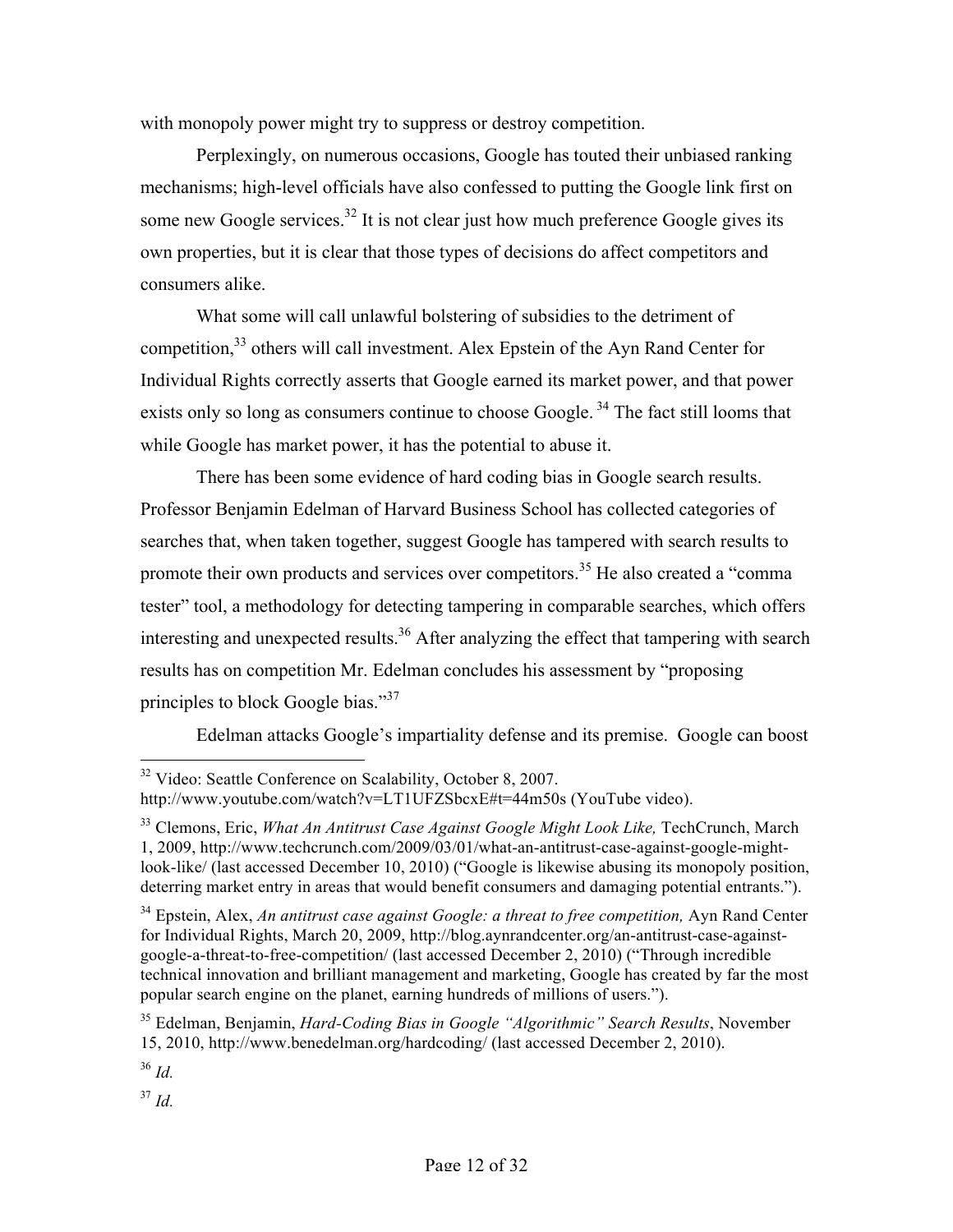traffic for a multitude of ventures by directing users to Google services. At the same time, entrepreneurs are deterred from investing in services which compete or could compete with Google for fear that their efforts may be futile.

While this concern is valid, one cannot help but argue that entrepreneurs are encouraged to compete with Google, in hopes of one day being gobbled up by the giant. An unlawful abuse of power under Section 2 can also be proven under the essential facilities doctrine, discussed below.

#### **Essential Facilities**

The essential facilities doctrine imposes antitrust liability on firms who have market power and use their market power to create a "bottleneck" and deny entry to competitors. Plaintiffs rely on the doctrine as another means of proving a Section 2 violation. The elements of an essential facilities claim are (1) control of the essential facility by a monopolist, (2) a competitor's inability to practically or reasonably duplicate the essential facility, (3) the denial of the use of the facility to a *competitor*, and (4) the feasibility of providing the facility to competitors.38

The outcome of an essential facilities claim relies heavily on the definition of the facility in question. An essential facility can even be a refusal to deal, in the form of a settlement agreement or otherwise. Some academics advocate the revitalization of the doctrine with respect to telecommunications and information systems.<sup>39</sup> The Google Books settlement with The Author's Guild, which may have granted Google a potential monopoly over out-of-print documents and books, has been the subject of much scrutiny.

Berkeley's Peter Brantley takes the analysis a bit further in considering the Google Books settlement's effect on entry barriers for other actors who wish to provide services based on out-of-print books. Brantley looks beyond the anticompetitive effects of obtaining a monopoly in markets which the Department of Justice has considered

 38 Sullivan, E. Thomas, and Hovenkamp, Herbert, *Antitrust Law, Policy, and Procedure: Cases, Materials, and Problems, Fifth Edition*, LexisNexis Publishers, 701-706 (2004) (emphasis added).

<sup>39</sup> Waller, Spencer Weber, Frischmann, Brett M., *Revitalizing Essential Facilities,* ANTITRUST LAW JOURNAL, Vol. 75 No. 1 2008, February 7, 2007.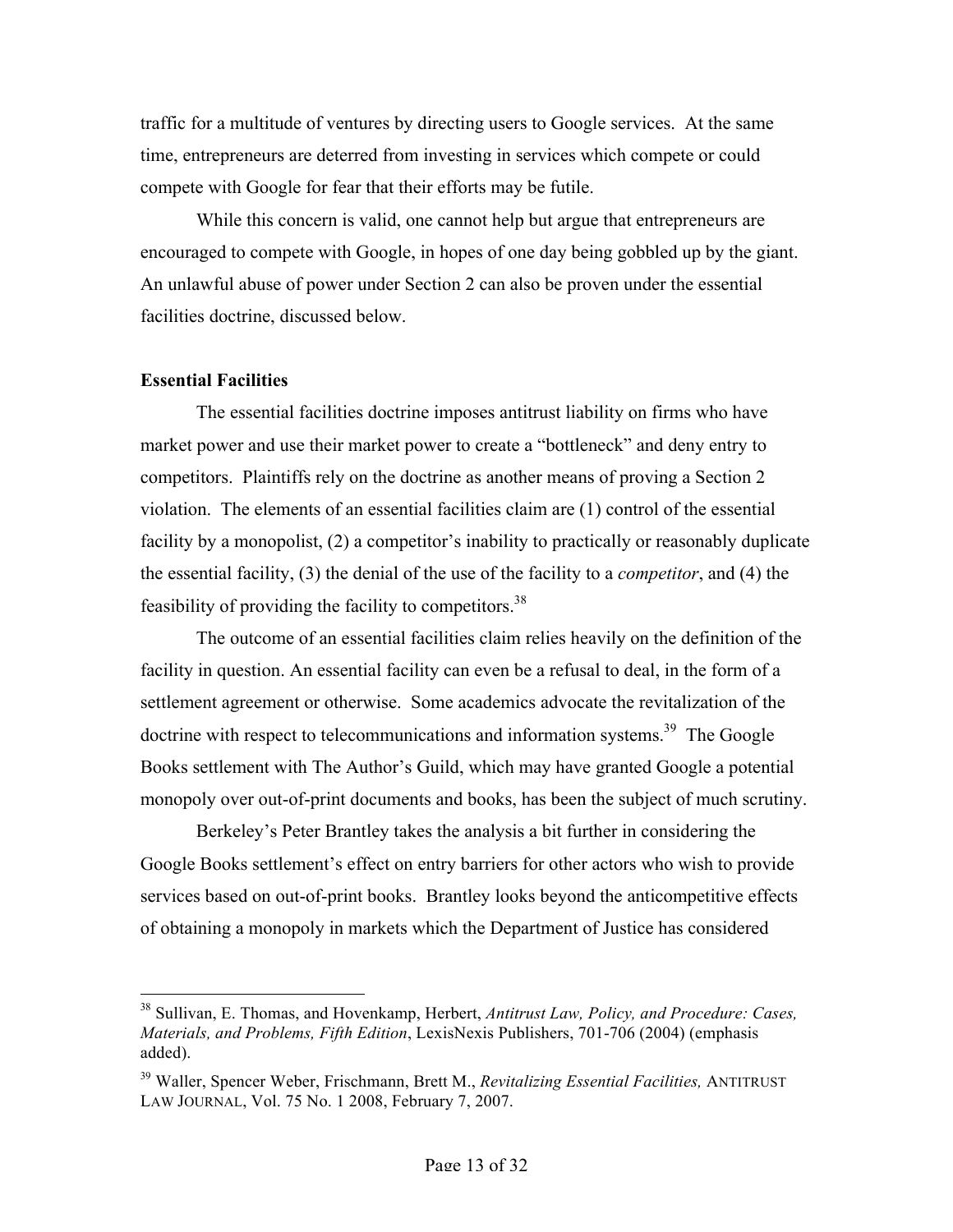worth monitoring. He looks further at the priceless value of the intelligence obtained from running a monopoly which spans such markets.<sup>40</sup>

To question whether Google Adwords or Adsense are essential facilities further complicates the issue. A logical businessman would not promote his competitor's products and services over his own. A court would have to consider both supply and demand sides of the argument to determine if a property is an essential facility. For instance, if the Adwords auction system or the Adsense ad display mechanisms cannot be easily duplicated by existing or potential competitors they could be essential facilities.

The bidding system and payout systems may call for nondiscriminatory access because they create and sustain a wide variety of activities that generate market and nonmarket goods.<sup>41</sup> As of this writing, courts have yet to impose liability on firms who have created an essential facility and then chosen to deny that facility to a customer, like advertisers or publishers.

#### **Advertiser Rights**

Advertisers and publishers need to know certain information in order to effectively monitor ad performance, dispute fraudulent claims, and improve their efforts. For instance, advertisers need to know where their ads are being shown. In traditional advertising models (newspapers, magazines and television), when a user buys an ad, they know exactly where it will go and how many people are projected to see it. Google impairs this by thwarting an advertiser's ability to determine where the ad was when a user clicked on it. Technical shortfalls aside, powerful online advertising networks, like Google, exert enormous power over customers, who have little say in the matter.

Harvard's Professor Edelman has floated a "Bill of Rights for Online Advertisers," which protects advertisers from powerful ad networks $42$ . He offers five advertiser rights which should help "avoid fraudulent charges for services not rendered,

<sup>40</sup> Brantley, Peter, *Class Action Monopoly*, November 6, 2008,

http://blogs.lib.berkeley.edu/shimenawa.php/2008/11/06/class-action-monopoly (last accessed December 5, 2010).

<sup>41</sup> *See* Waller and Frischmann, *supra.*

<sup>42</sup> Edelman, Benjamin, *Towards a Bill of Rights for Online Advertisers*, September 21, 2009, http://www.benedelman.org/advertisersrights/ (last accessed December 2, 2010).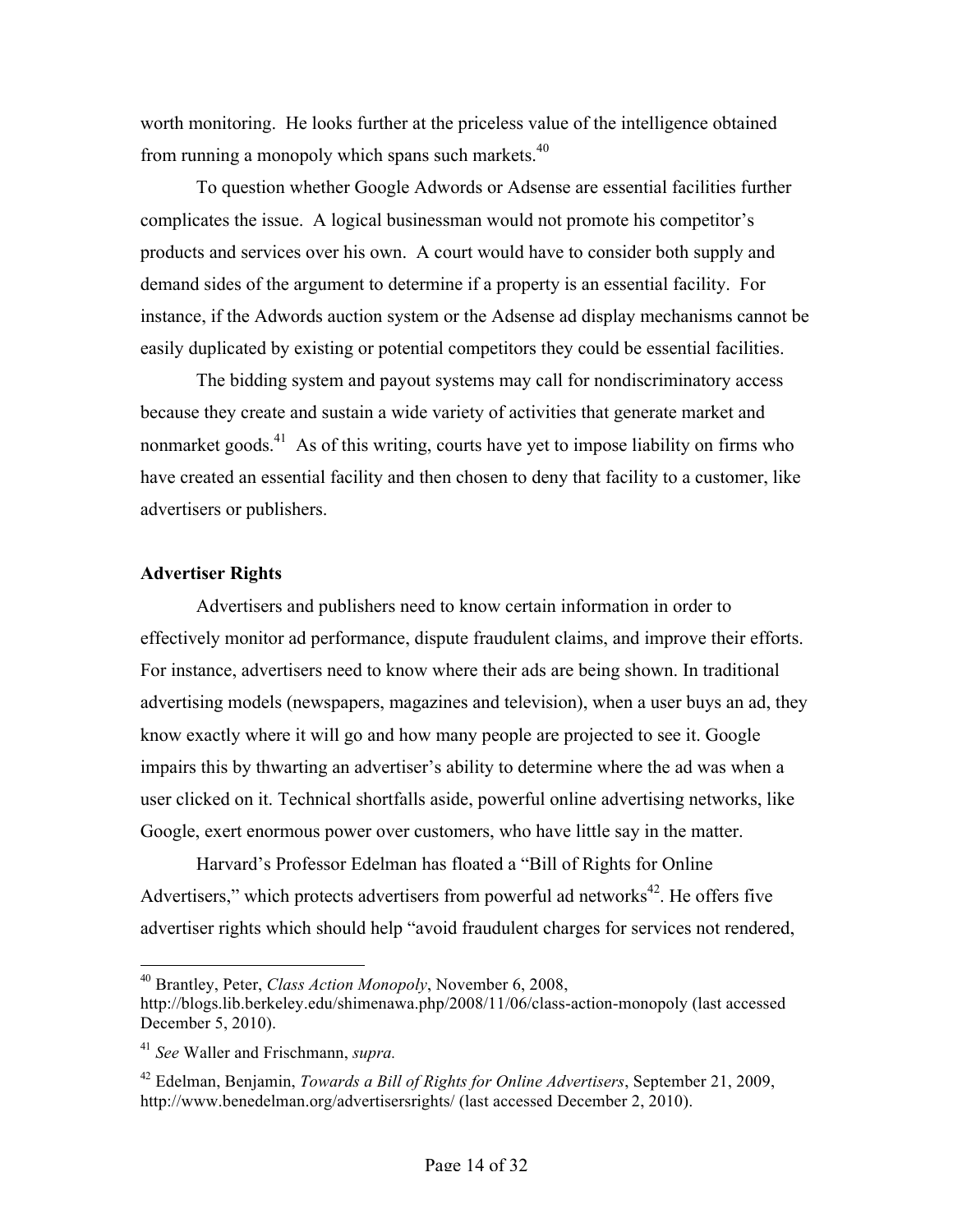guarantee data portability so advertisers get the best possible value, and assure price transparency so advertisers know what they're buying."<sup>43</sup>

Advertisers need more information to effectively manage their campaigns. In addition to knowing where ads are being shown, an advertiser might want to know how much money is being paid out to publishers, and which publishers. A click from a lowquality site may not be cost-effective to an advertiser. That advertiser should have the right to restrict future clicks from such low quality sites. If advertisers were more assertive of their rights, perhaps some of the complaints from advertisers would be quieted. A more assertive internet advertising community could obtain Google's cooperation without the necessity for antitrust intervention. However, advertisers are not the only ones who are left out of the loop.

Publishers in the Google Adwords program also need certain information. They need to know how much they are earning per click and why. A good publisher wants to know his site is not being lumped in with other bad publishers, causing his payouts to drop lower than their potential. It is troublesome, if not impossible, to dispute payouts with Google because publishers are basically in the dark with regards to how much they could (or should) be making.

#### **Publisher Rights**

Publishers should know how much revenue Google is keeping from them. Google only recently released such information, in the wake of ongoing antitrust scrutiny from the Italian government. In a May 2010 blog post, Google announced for the first time, specific percentages that it pays out to publishers. Those percentages, however, do nothing to alleviate the savvy publisher who wants to maximize his web site's earnings.

Other than the May 2010 blog post, there appears to be only one other mention of specific factors used in calculating payouts, and it is found on the Adsense website under "Adsense Basics":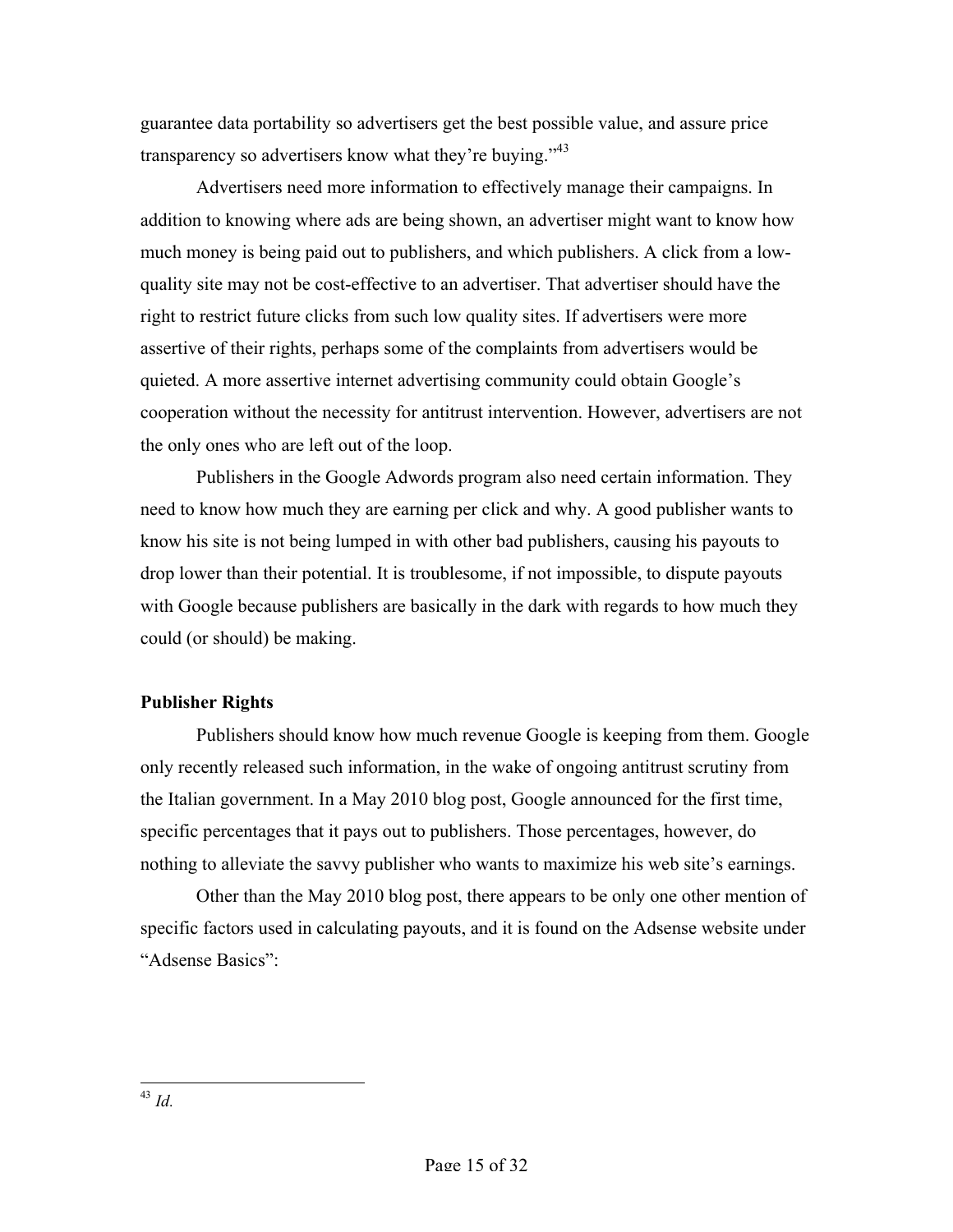Not all ads are priced the same, so factors such as changing advertiser budgets, your specific content, and the ads your users choose to click will cause your earnings to vary even from day to day.<sup>44</sup>

Publishers are kept in the dark about more than just payout calculation. There are countless stories online about people being banned from Adsense with little to no explanation.<sup>45</sup> Many of these stories have considerable amounts of money in controversy. Recently terminated publishers are often startled to discover, upon attempting to login to Adsense one day, that their account has been disabled and access to earnings and information has been completely frozen, all without a single notification from Google.

Google Adsense earnings are disbursed to publishers monthly,  $46$  a publisher earning \$50 a day through the program could have around \$1500 in his account before his earnings are mailed to him, assuming he does not get banned before then. Google often bans accounts due to invalid/fraudulent clicks, although it claims "Clicks and impressions from known sources of invalid activity are automatically discarded."<sup>47</sup>

Publishers and advertisers whose accounts are terminated have a right to know why, but users waive that right upon registration. Under Section 6 of the Google Adsense Online Standard Terms and Conditions, "Google may at any time… terminate this Agreement, or suspend or terminate the participation of any [publisher] in all or part of the [Adsense] Program for any reason."<sup>48</sup>

Google exercises their right to terminate accounts for any reason. Indeed, Google

<sup>44</sup> *How Much Will I Earn With Adsense? – Adsense Support,* 

http://www.google.com/support/adsense/bin/answer.py?hl=en&answer=9902 (last accessed December 4, 2010).

<sup>45</sup> Google Search Results: "Banned from Adsense,"

http://www.google.com/search?q=Banned+from+Adsense (last accessed December 4, 2010) (Even Google will reveal countless stories about users being banned from Adsense without cause).

<sup>46</sup> *See Google Adsense – Terms and Conditions* § 11, https://www.google.com/adsense/localizedterms (last accessed December 4, 2010).

<sup>47</sup> *How does Google detect invalid clicks? – Adwords Help,*  http://adwords.google.com/support/aw/bin/answer.py?hl=en&answer=6114 (last accessed December 9, 2010) (under "Detection and filtering techniques").

<sup>48</sup> *Id.* § 6.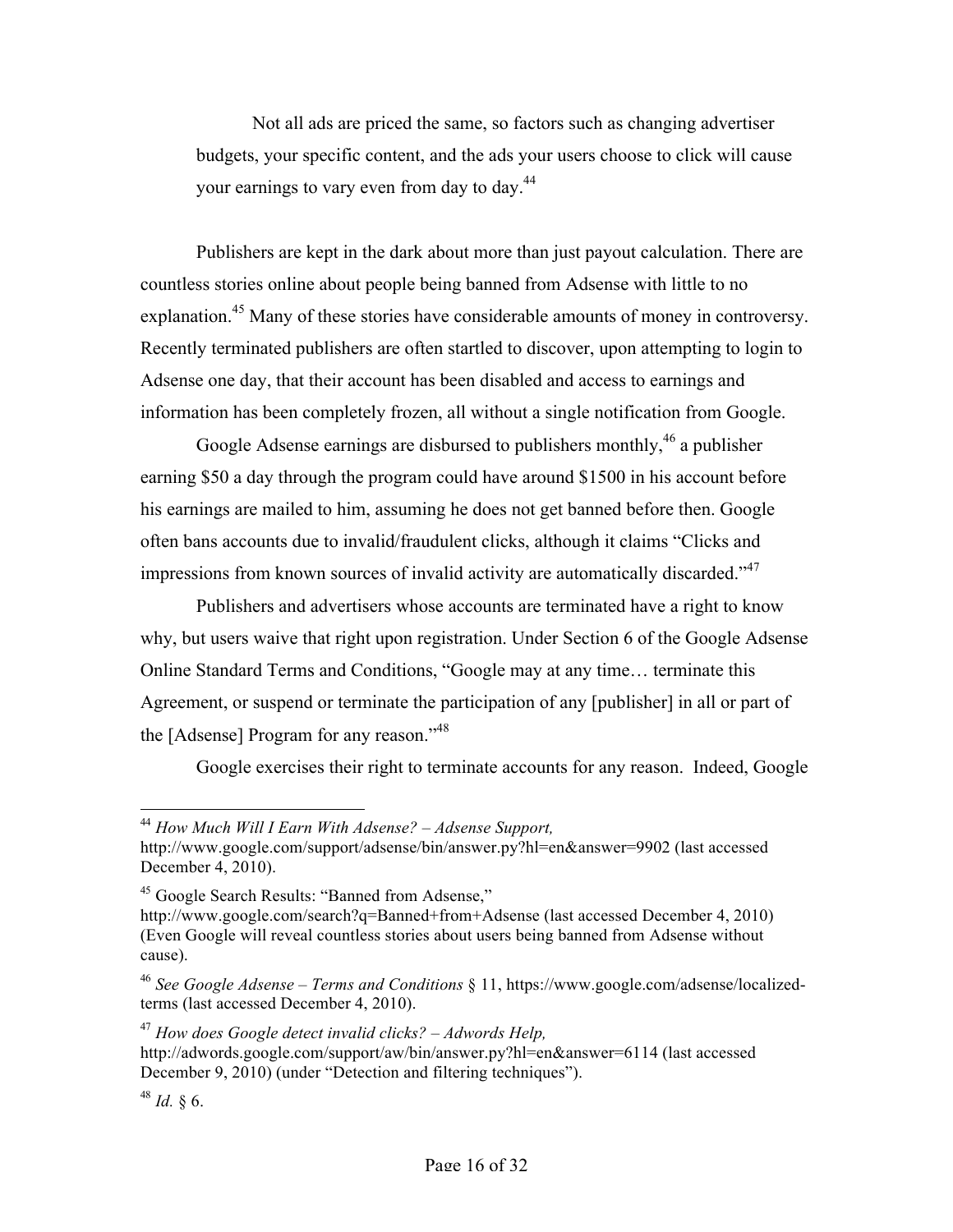has been sued over this issue alone. In 2007, Aaron Greenspan sued the internet giant in small claims court and won.<sup>49</sup> After being banned from Adsense with little explanation, the Adsense publisher, who also happened to be a writer for The Huffington Post, brought a small claims complaint seeking \$761 in damages.<sup>50</sup> He later lost on appeal presumably because the law was on Google's side.<sup>51</sup> It is clear that, in light of Google's conduct, neither openness nor sympathy is at the forefront of their customer service policies. Poor customer service is not an antitrust violation, but the willful acquisition of monopoly power is.

## **Acquisitions of Companies**

Since 2001, Google has acquired at least 85 companies.<sup>52</sup> Many start-ups dream about being acquired by Google which typically consists of a handsome buy-out price, improved job stability, and much-needed financial backing. Google has acquired companies across numerous sectors, from speech synthesis<sup>53</sup> to travel.<sup>54</sup>

Seven of those acquisitions have been in the advertising industry, the largest being Google's acquisition of DoubleClick in 2007 for \$3.1 billion dollars. It took U.S. antitrust officials over a year to investigate and approve the merger, and approval was certainly not unanimous. Pamela Jones, FTC commissioner voiced her concerns:

<sup>52</sup> List of acquisitions by Google, WIKIPEDIA, THE FREE ENCYCLOPEDIA. http://en.wikipedia.org/wiki/List\_of\_acquisitions\_by\_Google (last accessed December 7, 2010).

<sup>53</sup> *Can we talk? Better speech technology with Phonetic Arts,* Official Google Blog, December 3, 2010, http://googleblog.blogspot.com/2010/12/can-we-talk-better-speech-technology.html (last accessed December 7, 2010).

 <sup>49</sup> *See generally* Greenspan, *supra*.

<sup>50</sup> *Id*.

<sup>&</sup>lt;sup>51</sup> Greenspan, Aaron, *Why Google Bothered to Appeal a \$761 Small Claims Case (and Won)*, THE HUFFINGTON POST, http://www.huffingtonpost.com/aaron-greenspan/why-google-bothered-toap b  $213176$ .html (last accessed December 6, 2010) (The author does not specify the court's holding, but the terms of the Adsense agreement permitted Google's conduct).

<sup>54</sup> *Serial entrepreneur Mike Cassidy sells Ruba to Google*, VENTUREBEAT, May 21, 2010, http://venturebeat.com/2010/05/21/serial-entrepreneur-mike-cassidy-sells-ruba-to-google/ (last accessed December 7, 2010).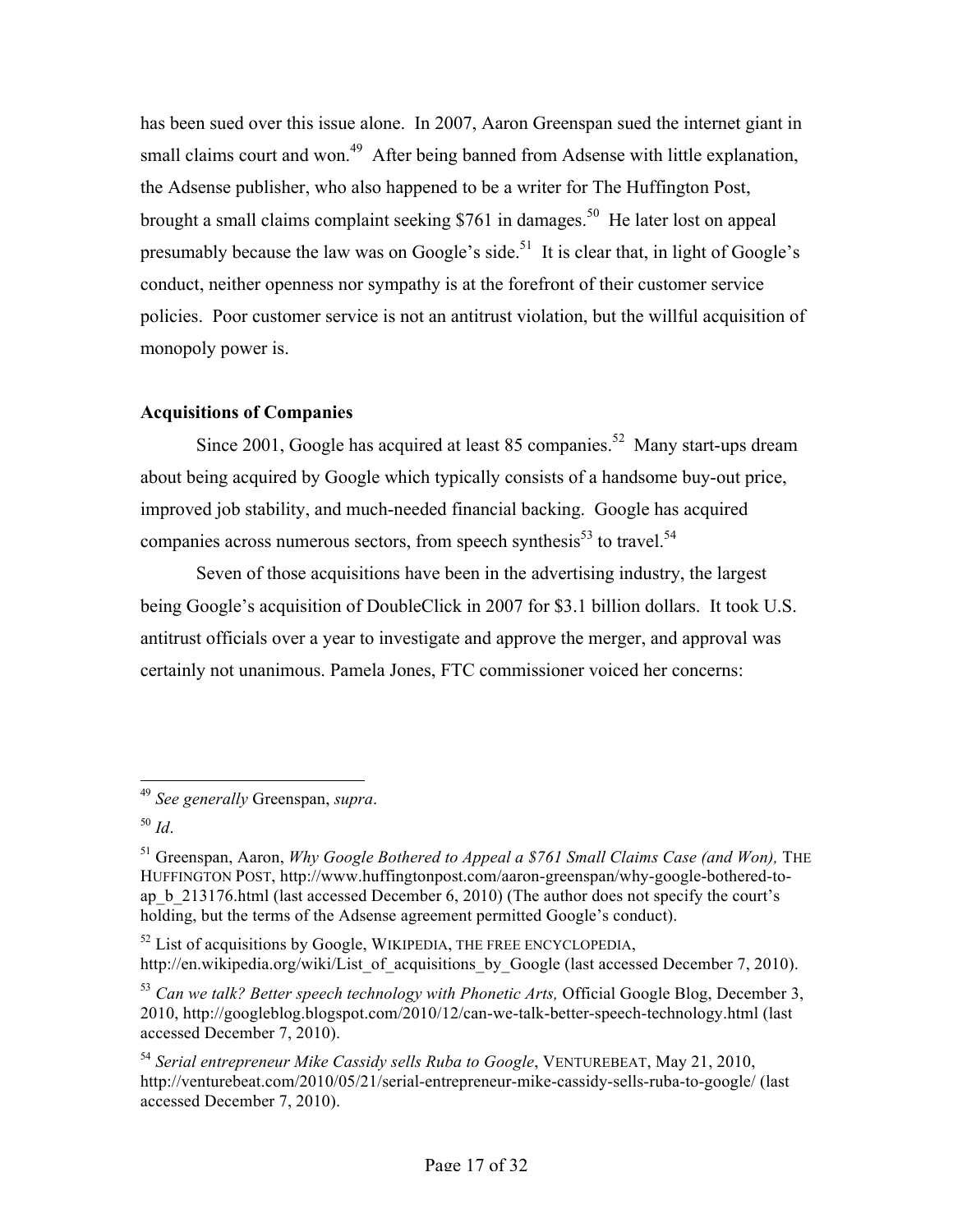I am convinced that the combination of Google and DoubleClick has the potential to profoundly alter the 21 century Internet-based economy – in ways we can imagine, and in ways we cannot.

I do not doubt that this merger has the potential to create some efficiencies, especially from the perspective of advertisers and publishers. But it has greater potential to harm competition, and it also threatens privacy. By closing its investigation without imposing any conditions or other safeguards, the Commission is asking consumers to bear too much of the risk of both types of harm. The unique confluence of competition and consumer protection issues should have been a call to action for this agency – "the only federal agency with both consumer protection and competition jurisdiction in broad sectors of the economy." Section 5 of the FTC Act is the 30 cornerstone of the Commission's authority to review a wide range of business practices. The agency embraces its dual, but complementary, missions. While the FTC's competition and consumer protection missions focus on different types of conduct, they share the same overall goal: that consumers obtain truthful information about products and services that they can then use to make purchase decisions in a competitive marketplace in which their personal information is safeguarded. This purpose has assumed even greater importance in this dynamic, digital, and global marketplace.<sup>55</sup>

Google's acquisitions are starting to raise concerns from the mainstream media, as well. Wired magazine's Fred Vogelstein summed it up succinctly in 2009:

[R]ecently, Google's size and ambitions have begun to obscure its halo. Advertisers have watched nervously as the company's share of the searchadvertising market has jumped to 75 percent from 50 percent over the past three

 55 Sullivan, Danny, *FTC's Xmas Gift to Google: Approval of DoubleClick Acquisition,* December 20, 2007, http://searchengineland.com/ftcs-xmas-gift-to-google-approval-of-doubleclickacquisition-12986 (last accessed December 7, 2010) (citing FTC Commissioner Pamela Jones' statements during a press conference).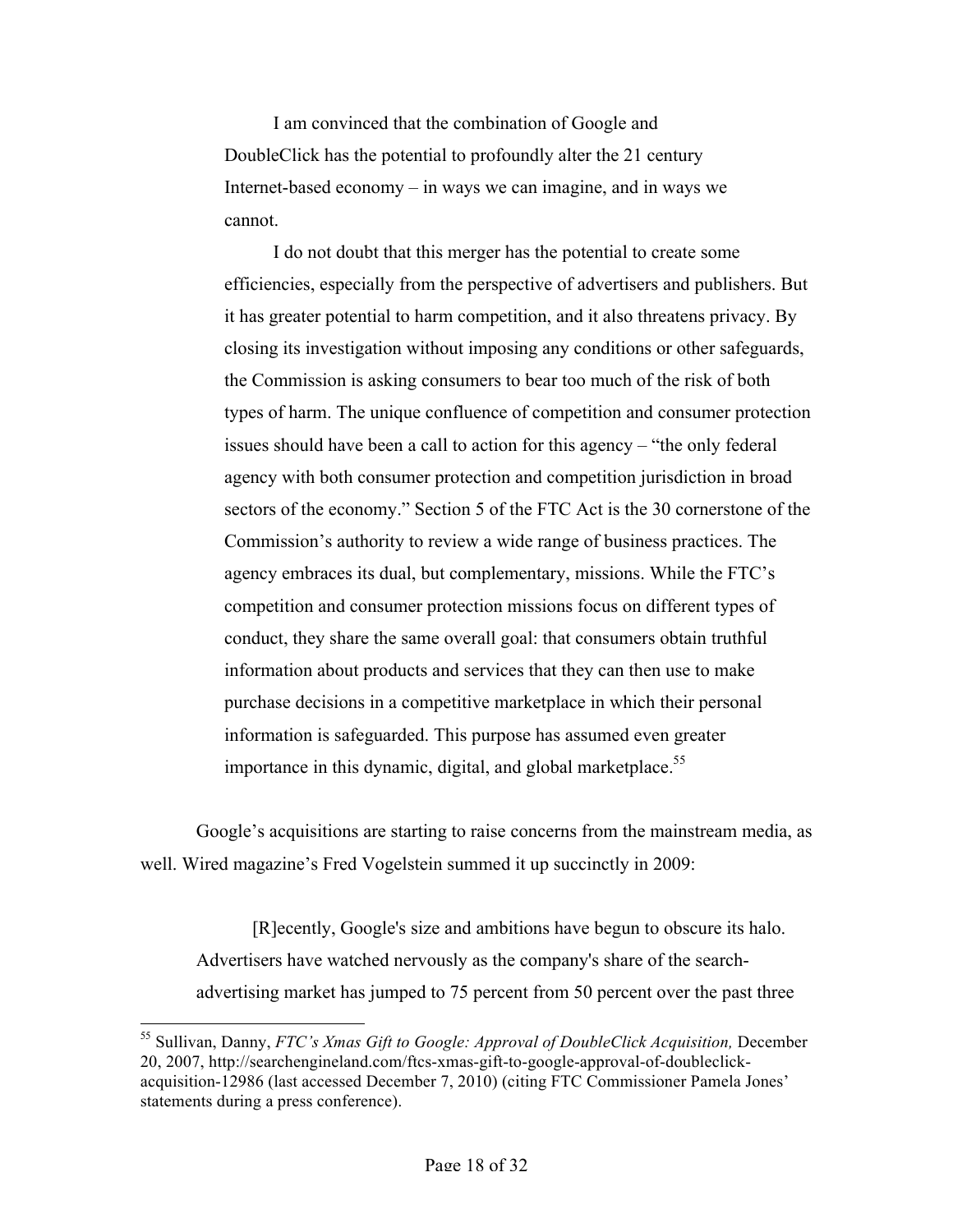years. In 2007, Google attracted a yearlong antitrust review from US and European regulators after it announced plans to acquire online ad firm DoubleClick. In 2008, the DOJ swatted down a search-ad deal Google had made with Yahoo, arguing that it "would have furthered [Google's] monopoly." … And the Federal Trade Commission is looking into whether the Apple board seats held by Google CEO Eric Schmidt and board member Arthur Levinson violate federal antitrust law.56

U.S. antitrust officials have not been the only ones to jump in and investigate. Google is currently facing antitrust scrutiny from European regulators, after three companies complained to the commission, alleging Google lowered their search engine ranking because they are Google rivals.<sup>57</sup> The EU admits it is premature to say whether there are any violations, but they are looking into allegations of algorithm impartiality as well as exclusive dealing agreements in the Adsense program.<sup>58</sup>

## **Privacy Implications**

A monopoly over the information sector has inherent privacy implications. Concerns over privacy were realized in 2010 when Google attempted to merge a private application (Gmail) with a public one (Google Buzz), and private user information inadvertently spilled over. Complete strangers were given access to private information, for example, a person's most frequent contacts, and those people's contact information. Nobody was seriously harmed, but non-disclosure agreements were probably breached and reputations were surely damaged as a result.<sup>59</sup>

<sup>56</sup> Vogelstein, Fred, *Why Is Obama's Top Antitrust Cop Gunning for Google?,* July 20, 2009, WIRED MAGAZINE, http://www.wired.com/techbiz/it/magazine/17-  $08/mf$  googlopoly#ixzz16mbqHWTg (last accessed December 8, 2010).

<sup>57</sup> Chee, Foo Yun, Felix, Bate, *EU Launches Google investigation after complaints*, REUTERS, November 30, 2010, http://www.reuters.com/article/idUSLDE6AT13Q20101130 (last accessed December 8, 2010).

<sup>58</sup> *See* Waddington, *supra.*

<sup>&</sup>lt;sup>59</sup> Wauters, Robin, *Google Buzz Privacy Issues Have Real Life Implications*, February 12, 10, TECHCRUNCH, http://techcrunch.com/2010/02/12/google-buzz-privacy/ (last accessed December 6, 2010).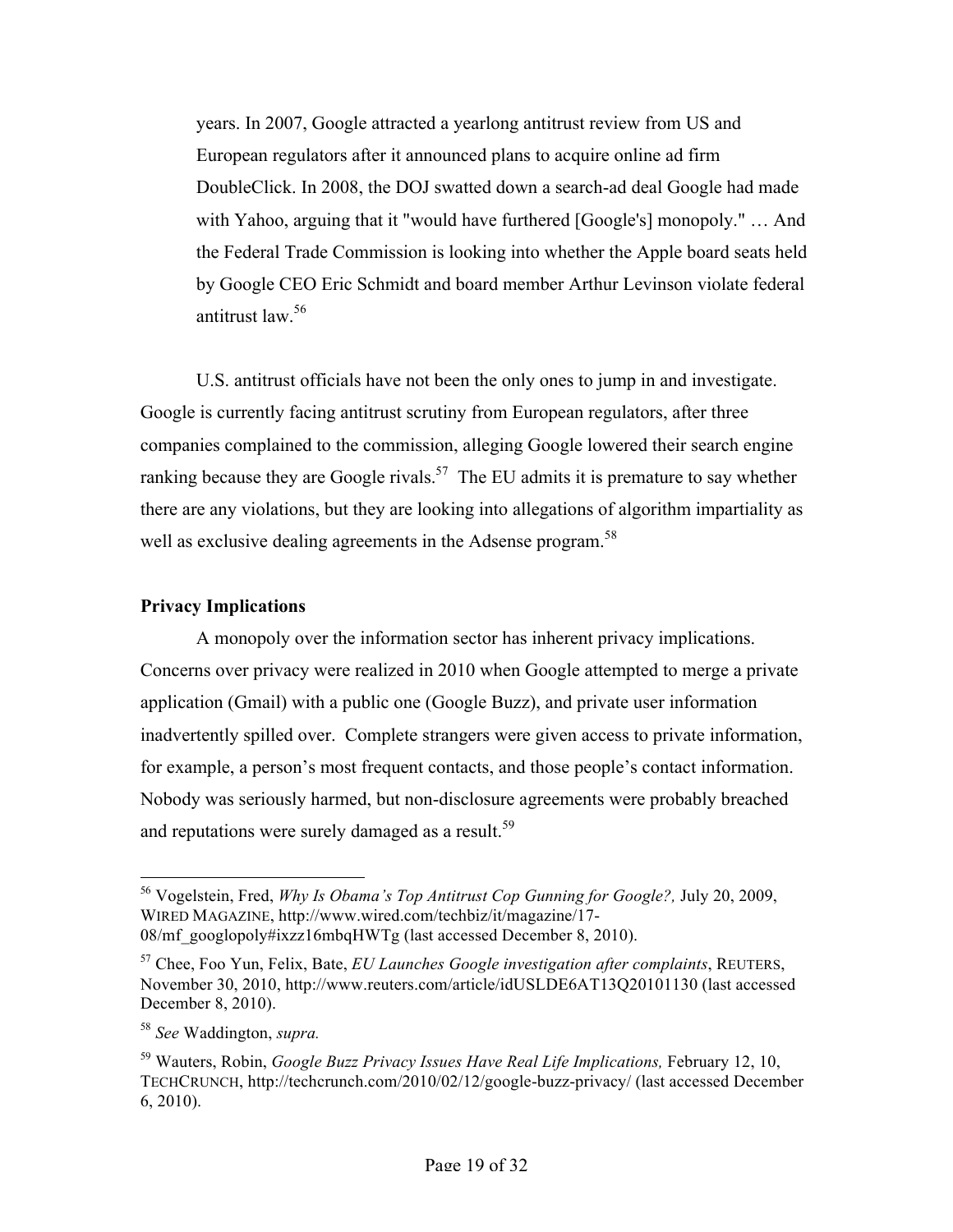Critics of Google and skeptics in general worry that their information is being sold to advertisers without their consent. Google will argue that it does not sell private information to advertisers; instead it uses information it has on a user to serve more relevant ads, improving ad relevancy and value. At least one class action lawsuit has been filed claiming, "Highly sensitive data and exceedingly personal searches have been innumerably 'sold and resold."<sup>50</sup>

#### **Defenses**

The internet is open to the world. A strong defense for antitrust claims against Google is that there are no barriers to entry for internet companies, because anyone can purchase a domain name and setup a web site. This argument, while true and applicable to both internet search and internet advertising, overlooks the massive start-up and development costs required to build a search engine or advertising platform capable of competing with Google's.

Google has competitors, past and present. It will argue that it is a survivor in the market, having become so honestly, through efficiency and business acumen. The antitrust laws are designed to encourage efficiency; there cannot be a violation for being the most efficient. They will say every company wants to outperform its competitors, and it should not be punished for doing so. This right is a cornerstone of capitalism, but is subject to the condition that it is not to be used as a cloak for anticompetitive conduct.

In *U.S. v. Aluminum Co. of America* (1945)*,* Judge Learned Hand said that for a monopolist to fall within Section 2 of the Sherman Act, he must have the power and the intent to monopolize.<sup>61</sup> No "specific" intent is required, however, since no monopolist monopolizes unconscious of what he is doing.<sup>62</sup>

In that case*,* the defendant positioned itself so that every time there was a demand for a new type of product, it was able to meet that demand. By doing that, the court reasoned, the defendant was erecting barriers to competition.

 <sup>60</sup> *Google Accused of Selling Classified Personal Info,* October 27, 2010, MERINEWS, http://www.merinews.com/article/google-accused-of-selling-classified-personalinfo/15833718.shtml (last accessed December 4, 2010).

<sup>61</sup> *U.S. v. Aluminum Co. of America*, 148 F.2d 416, 432 (C.A.2 1945).

 $62$  *Id.* at 416.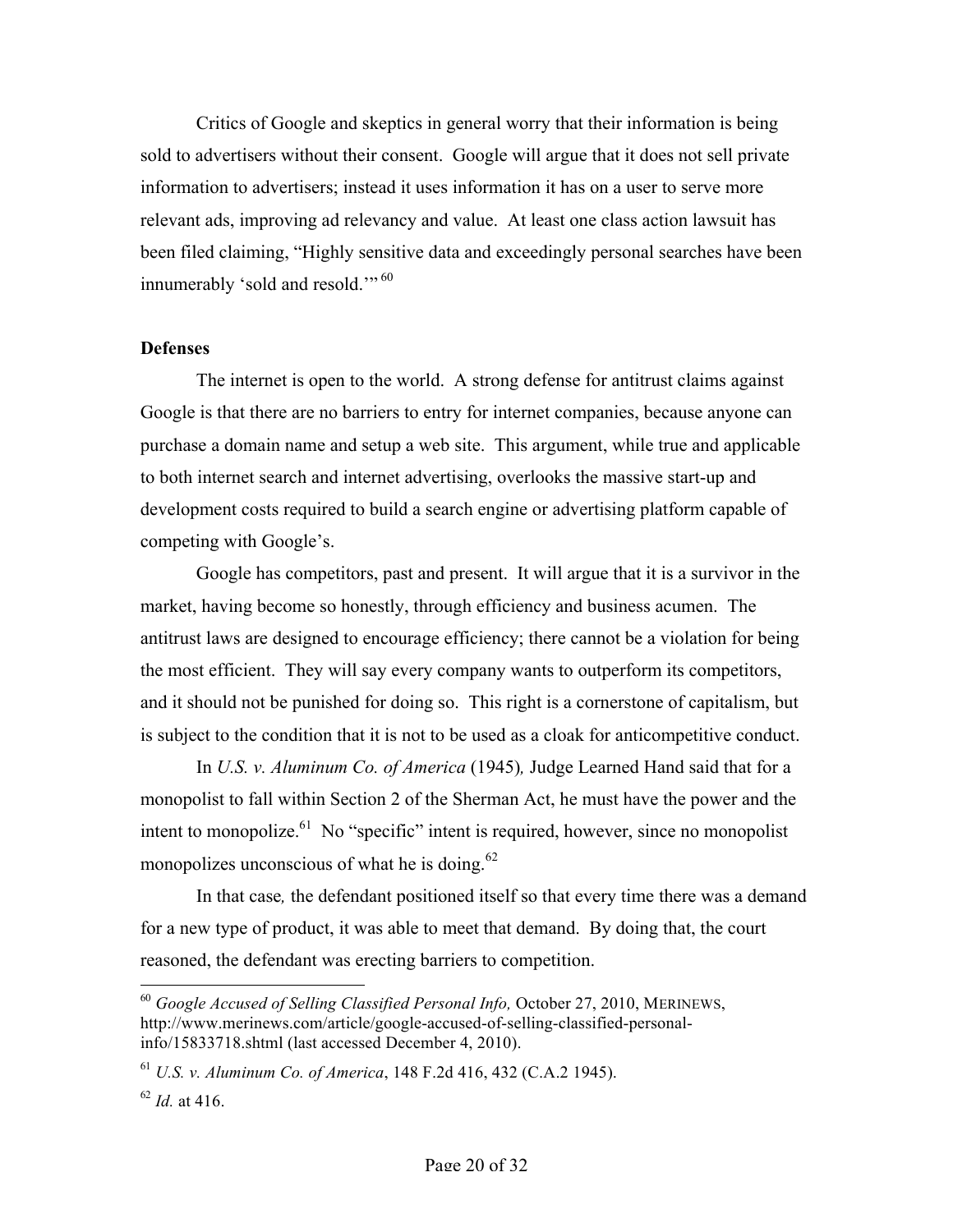#### **IV. Propose Solutions**

Courts have often looked to regulation in the absence of any other feasible antitrust remedy. However, in a case like this, regulation might thwart innovation. As Google grows, privacy implications and the ability to destroy competition grow with it. Without government intervention or investigation, Google may continue to leverage its power to the detriment of customers and competitors.

The problem is that Google does mostly good, and to advocate people to never use their service again would do a disservice to all the good that the company has done and all of the quality services they offer. In recognition of this, critics consider solutions more productive than condemning the search giant altogether.

In 2002, the European Union held a conference on current economics of antitrust regulation in the telecommunications industry, a culmination of a one-year project in which high-level economics and European antitrust experts worked on a number of key issues in the telecommunications sector. 63 Some of the issues discussed were market definition, collective dominance, access to networks, allocation of scarce resources, all key issues arising from currently pending antitrust cases  $64$ .

Economists and antitrust officials agree that in a complex market, competition law may not adequately protect consumers from all of the dangers of monopoly power or even preserve competition. Nonetheless, solutions must be tied closely to the economic harm they are sought to prevent.

Natural monopolies arise where the largest supplier in an industry dominates due to some substantial barrier to entry by competitors, like an enormous initial investment. A natural monopoly is likely to be found where initial start-up costs require laying the infrastructure to support the whole market, because few businesses have the capital to sudden capture an entire market that is already provided for.

Typical regulatory responses in the case of natural monopolies are to do nothing, to set legal limits on a firm's behavior, or to somehow create competition. In selecting a

 <sup>63</sup> *See generally* Buigues, Pierre-André, Rey, Patrick, *The economics of antitrust and regulation in telecommunications: perspectives for the new European regulatory framework,* EDWARD ELGAR PUBLISHING, (2004).

<sup>64</sup> See *id*. at xiii.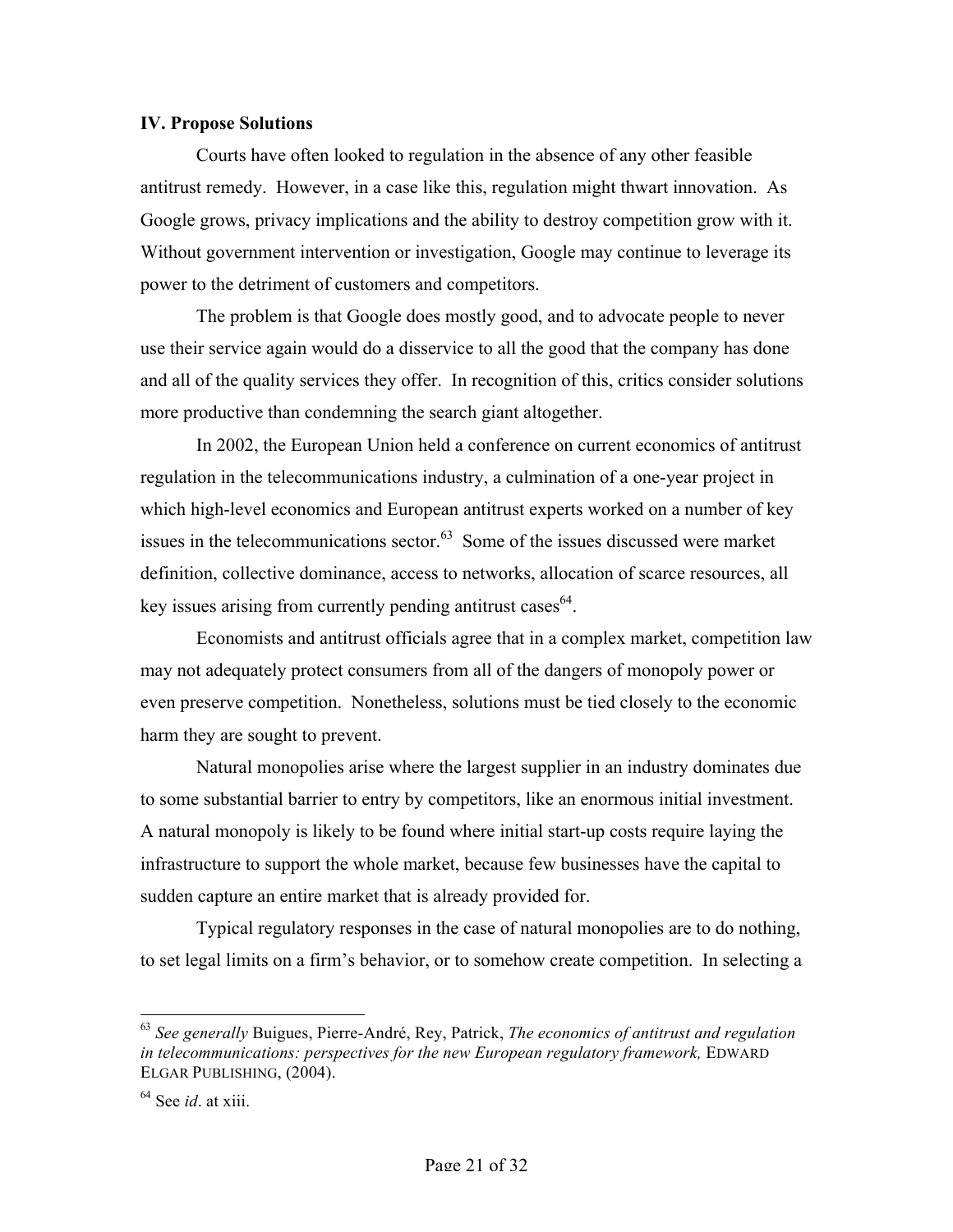remedy, courts ought not to assume legislative/quasi-legislative roles.<sup>65</sup> The courts do not want to engage in this type of oversight, since it is better left for the board members to make informed business decisions.

Since the 1980s, there has been a global trend toward deregulation, in which systems of competition are established, instead of attempting to limit a particular firm's behavior. As renowned economist and Chicago School of Economics pioneer Milton Friedman said in his book *Capitalism and Freedom*, "there is only a choice among three evils: private unregulated monopoly, private monopoly regulated by the state, and government operation."66 He points out that no particular choice is "uniformly preferable" to another.<sup>67</sup> His assertions are not completely cynical, however. Friedman admits, "either public regulation or ownership may be a lesser evil" for "essential" commodities (like water or electricity) where the "monopoly power is sizeable."<sup>68</sup> He ultimately argues that antitrust laws do more harm than good, and "we would be better off if we didn't have them at all, if we could get rid of them."<sup>69</sup>

That being said, it is important to approach antitrust remedies as unobtrusively as possible, taking only those steps necessary to protect competition. If a court were to find Google in violation of the Sherman Act, some possible "solutions" would be to appoint someone to monitor Google algorithms, impose a fine or penalty for prior violations, dissolve the company, or do nothing. Similarly to the Sherman Act itself, some of these

 <sup>65</sup> Verizon Communications Inc. v. Law Offices of Curtis V. Trinko, LLP, 540 U.S. 398, 124 S. Ct. 872, 157 L. Ed. 2d 823 (2004) at 11 ("[I]mposing on such a monopolist an antitrust duty to provide such competitors with access to its operational facilities would, quite improperly, require the courts to assume the quintessential legislative/quasi-legislative role of establishing the terms of that compelled access.").

 $^{66}$  Friedman, Milton, *Capitalism and Freedom*,  $40<sup>th</sup>$  anniversary ed., THE UNIVERSITY OF CHICAGO PRESS, 139 (1962).

<sup>67</sup> *Id.* at 141.

<sup>68</sup> *Id.* at 29.

<sup>69</sup> Friedman, Milton, *Policy Forum: The Business Community's Suicidal Impulse,* CATO POLICY REPORT, Vol. 21, No. 2. Published March/April 1999,

http://www.cato.org/pubs/policy\_report/v21n2/friedman.html, (accessed December 6, 2010) ("And so over time I have gradually come to the conclusion that antitrust laws do far more harm than good and that we would be better off if we didn't have them at all, if we could get rid of them.").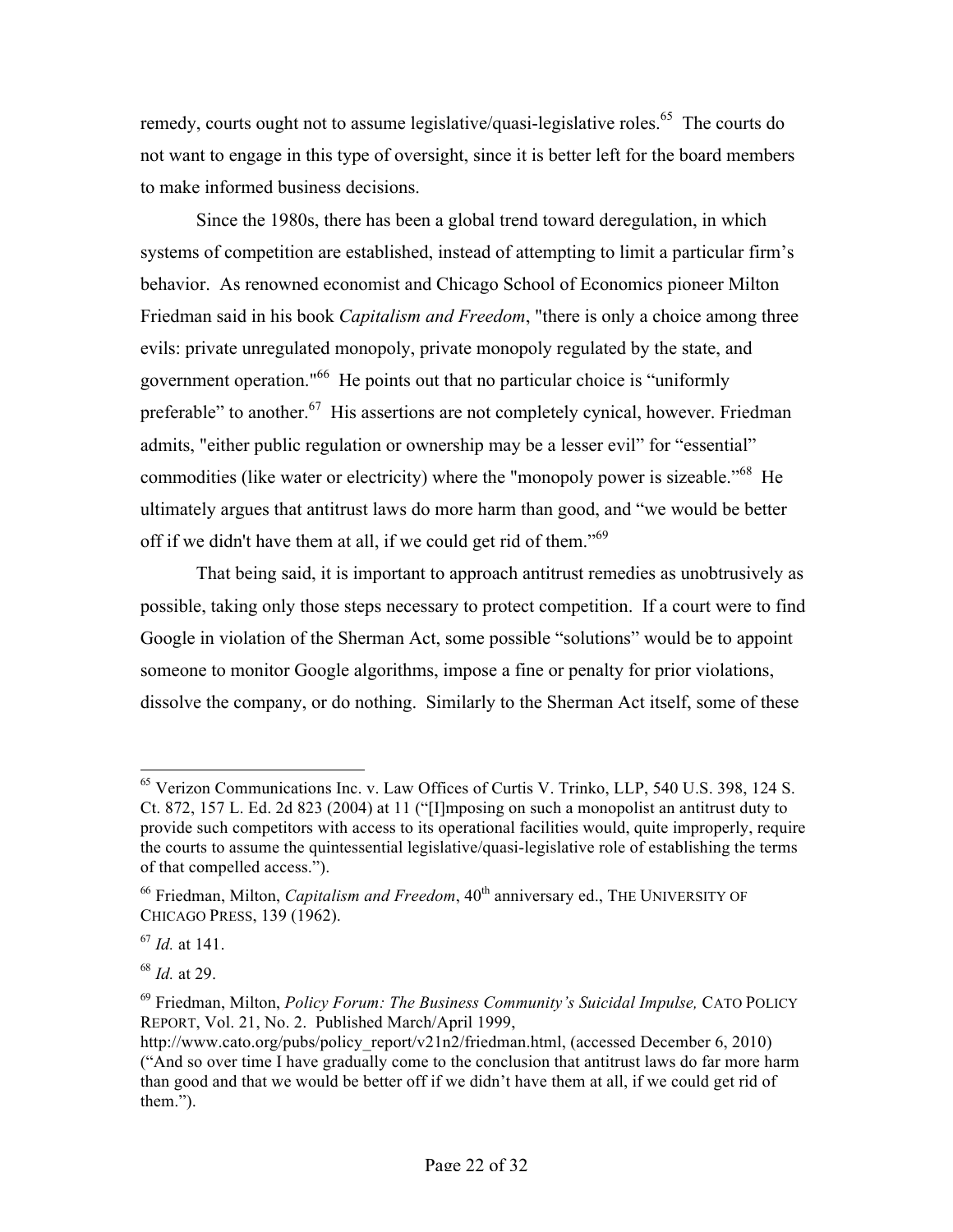"solutions" may be too extreme or ineffective to deal with Google's monopolies in the proper manner. These potential "solutions" are discussed below.

## **Transparency**

As discussed above, publishers and advertisers have a right to know certain information that is currently being withheld from them. Advertisers should demand that Google show them where their money is going, and how much of it Google is keeping. Publishers should know how much they could and should be making, and why that is the case. By forcing transparency on Google's payout calculation algorithms, publishers and advertisers will be better able to make an informed decision.

This solution is not without its problems, however. Google would probably like to show advertisers as much information as they can about their ads, to improve efficiency and performance, but that information does not just rise up out of thin air. It takes a team of coders to gather the information and display it in a way that makes sense to the average customer.

## **Monitor Algorithms**

A highly technical problem may require a highly technical solution. The New York Times' Brad Stone proposes the idea of appointing someone to monitor auction algorithms, ensuring fair play in organic or "algorithmic" search results.<sup>70</sup> He concludes by saying, "Google started off saying they were going to treat everything on the Web neutrally. That is the basis on which they secured dominance. And now they've changed the rules."71

The problem with such a solution is that it only addresses one aspect of the problem, i.e. the potential for Google's unlawful bolstering of subsidiaries through manipulating search results. Additionally, assuming a single person could even realistically make such a determination may be incredibly naïve. The methods Google

 70 Stone, Brad, *Regulators Are Watching Google Over Antitrust Concerns,* May 23, 2010, THE NEW YORK TIMES,

http://www.nytimes.com/2010/05/23/technology/23goog.html?pagewanted=1& r=2 (last accessed December 8, 2010).

 $^{71}$  *Id*.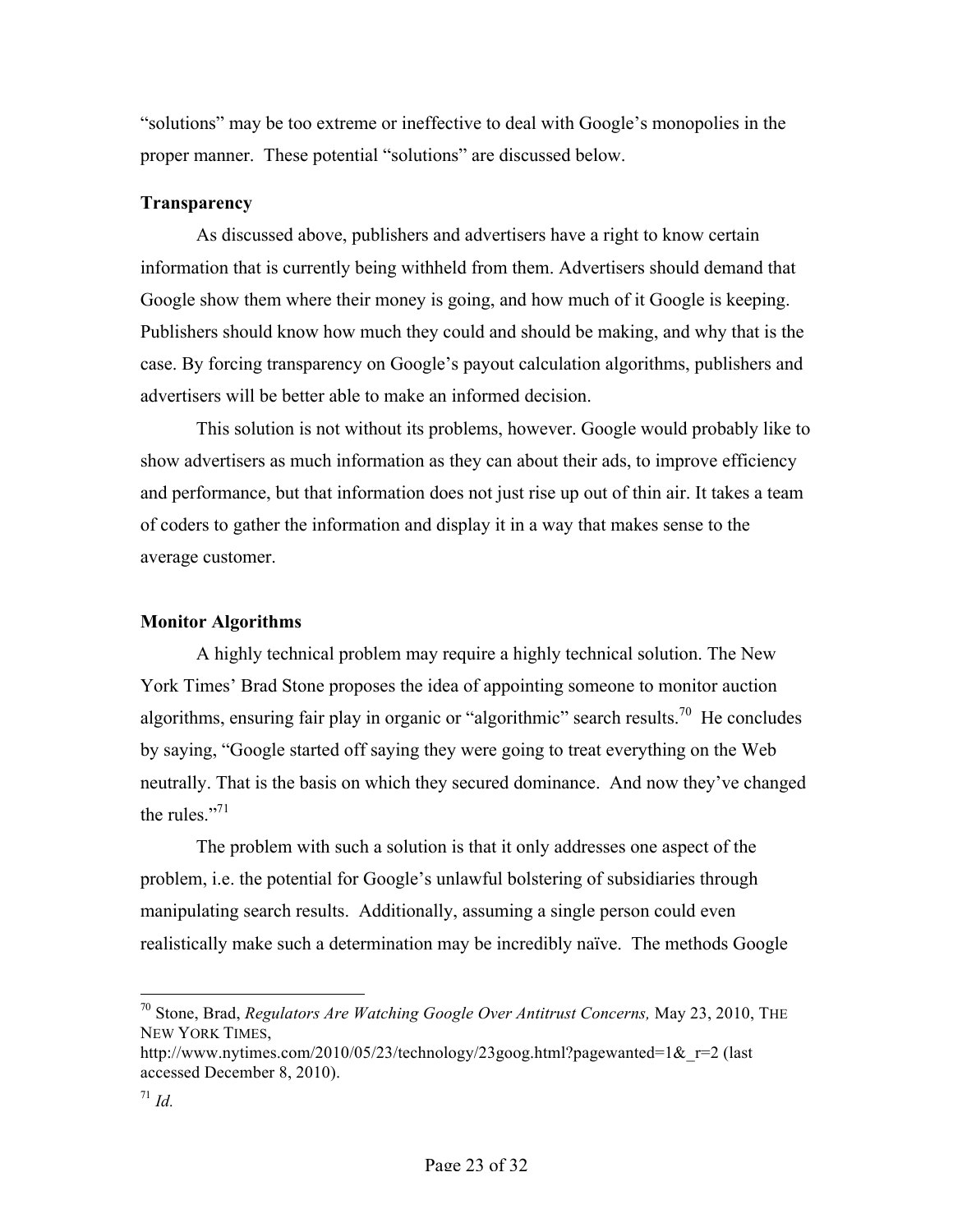uses to rank web pages for display in search results, arguably the world's most valuable trade secret since the Coca-Cola recipe, is unlikely to evidence anticompetitive effect by a simple line-by-line scanning of code.

Furthermore, the classic concern for stifling of innovation arises when considering injecting a watchdog into the core of Google's operations. This solution, while desirable and effective for the purposes intended, might oversimplify the problem.

#### **Fines and Penalties**

As a deterrence and punishment for prior conduct, fines and penalties may be assessed on companies who abuse their power. However, fines and penalties may be ineffective to ensure Google does not abuse its market power. A fine can only assess actual damages, not potential damages. Therefore, a fine might not influence Google's future decision making. It would merely punish them for past decisions.

Having fined technology companies like Microsoft and Intel in the past, the EU is not afraid to assess fines and penalties on potential monopolists.<sup>72</sup> European policy is not against using fines to deter monopolistic behavior, but a possible fine should never be part of a cost-benefit analysis by a person making a business decision. Furthermore, a fine would not directly facilitate and protect competition, the ultimate goal of antitrust law.

## **Break Up Google**

To say breaking up Google would be difficult would be a tremendous understatement. Dissolving Google would involve restructuring the world's largest collection of information, placing thousands of jobs at risk, and tempting public revolt.

Technical difficulties aside, one cannot help but wonder what a dissolved Google would look like. Search Engine Land's editor-in-chief Danny Sullivan has entertained a remarkably in-depth and thorough hypothetical, which answers just such a question.<sup>73</sup> He reaches a conclusion similar to that reached by this very article. In his final comment, with reference to FTC Commissioner Pamela Jones' publicized concern over Google's

<sup>72</sup> *Id.*

<sup>73</sup> See Sullivan, *Deconstructing Google*, *supra.*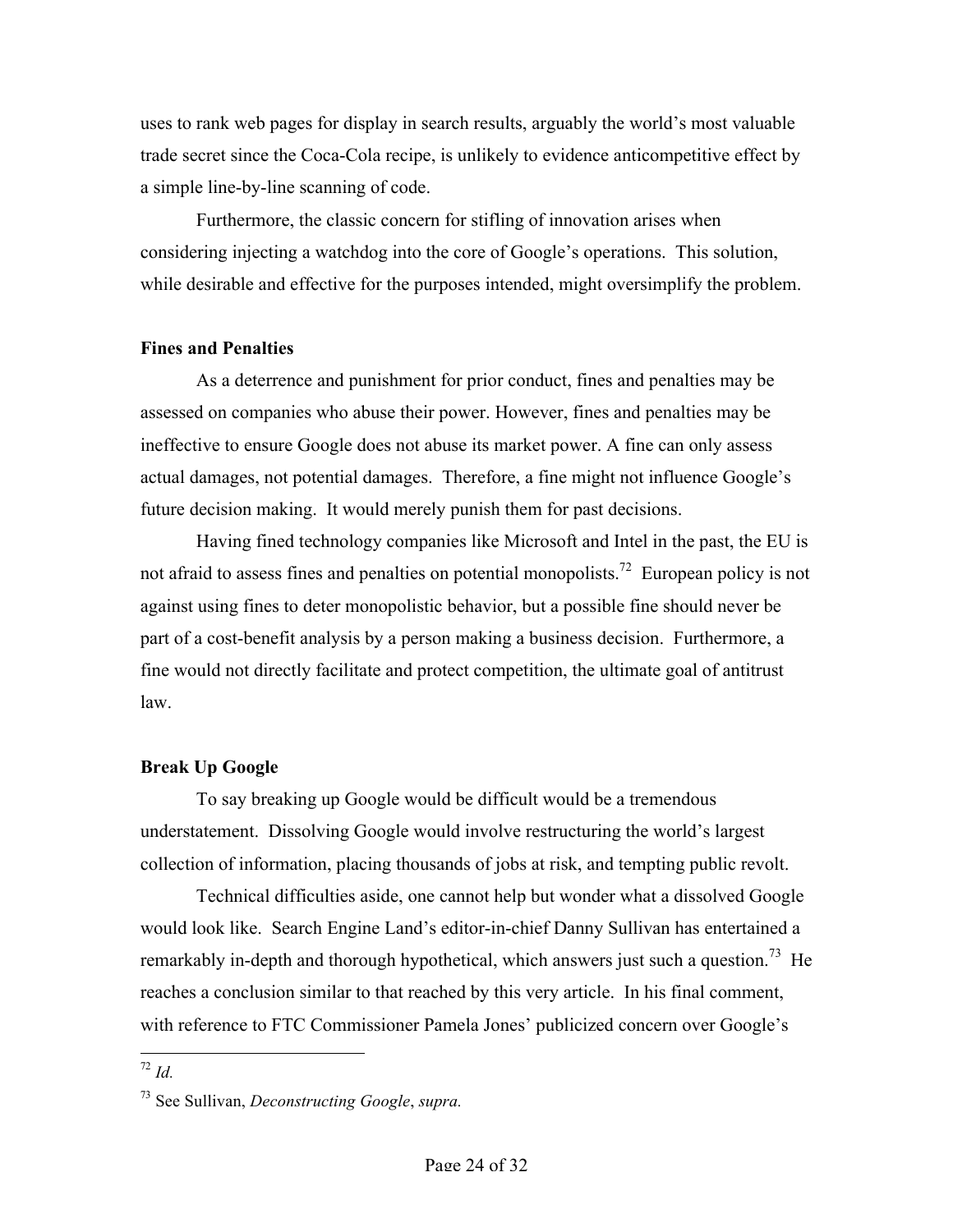growing size and market power, he suspects that "if [Google] is not violating any existing laws, powerful interests will ultimately decide new ones will be needed."<sup>74</sup>

On the other side of the coin, some economics and capitalists would argue to do the extreme opposite: do nothing at all. Dissolving the company could parallel the wasteful course of conduct pursued in *Bell Atlantic v. Twombly,* where AT&T was dissolved into smaller companies, or "baby bells," which each was eventually acquired back by  $AT&T.^{75}$ 

#### **Do Nothing**

Antitrust cases can last decades, and conduct tending to unlawfully create a monopoly may often lose its effect before a judgment is rendered. Every technology has a "shelf life," or a limited period of time during its life cycle, in which business gain can be realized.<sup>76</sup> The internet's open nature facilitates competition; the possibility of a sudden shift in market share should not be discounted. The problem may resolve itself, in which case any governmental or judicial interference would merely be a hindrance to the workings of a free market.

This particular "solution" is favorable because it does not pose the risk of stifling Google's natural development. Furthermore, refraining from interference may actually serve public privacy interests because Google may be better suited to handle private information than their competitors.

An example of such well-executed handling of private information is Google Checkout, a payment processing gateway that enables e-commerce merchants to process payments through Google. Consumers benefit because customer credit card data is stored with Google, a company people know and trust. Merchants benefit because they can accept credit card payments on their website while avoiding high start-up costs or deterring users from checking out. By probing into the anticompetitive nature of

 <sup>74</sup> *Id.*

<sup>75</sup>*Bell Atlantic Corp*. *v*. *Twombly*, 550 U.S. 544 (2007).

<sup>76</sup> Sagar, Ambuj, Cleveland, Cutler, *Technological innovation*, ENCYCLOPEDIA OF EARTH, http://www.eoearth.org/article/Technological\_innovation (last accessed December 5, 2010).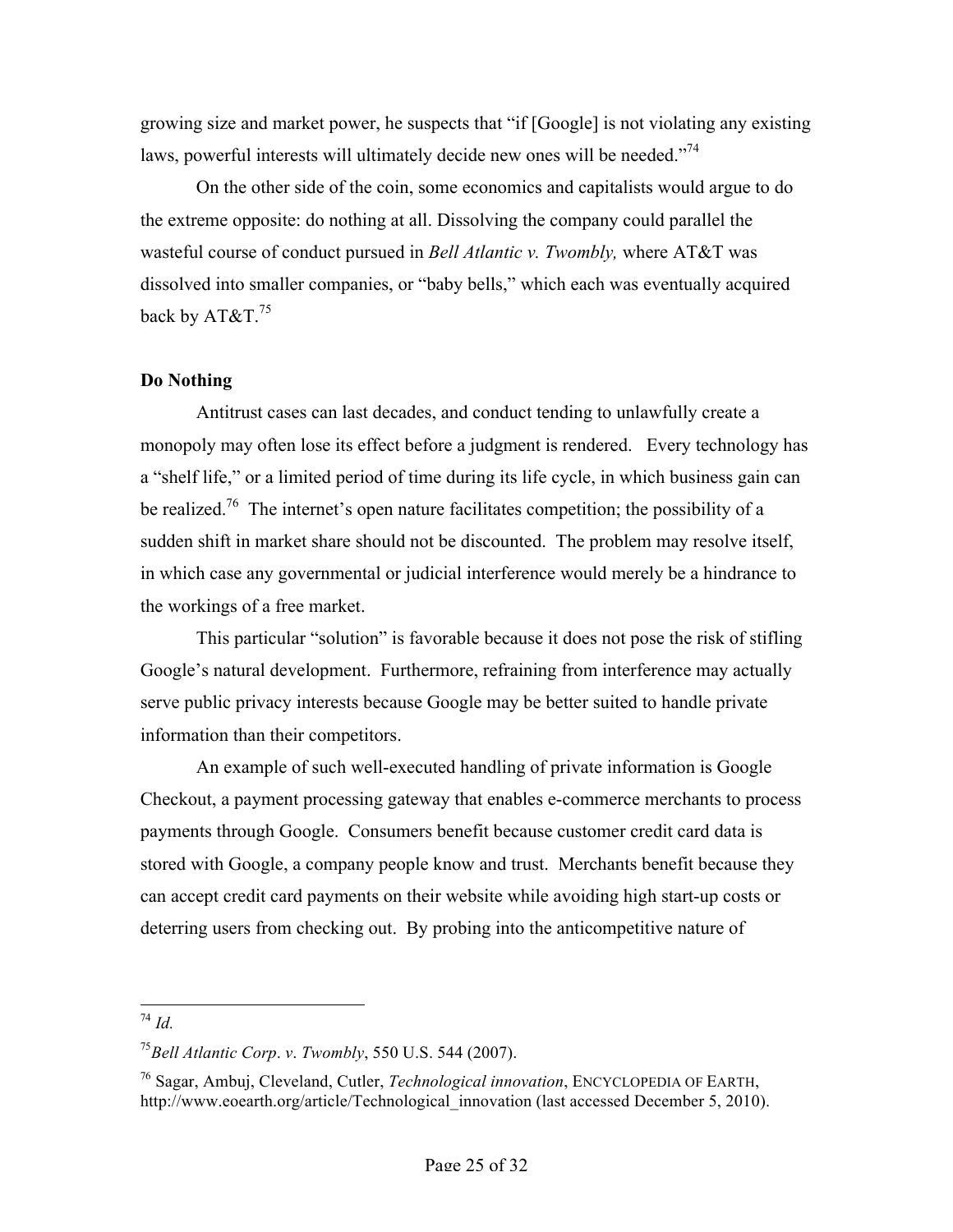Google's business decisions, the company may be less likely to take major technological leaps.

## **V. Conclusion**

Google is a unique and innovative company, the likes of which antitrust regulators have never seen before. There is a great and justified temptation to investigate any company with so much market influence. Monopolies tend to destroy competition, which has a negative impact on the economy and goes counter to fair market notions. On the other hand, capitalists and *laissez-faire* idealists might prefer leaving the market alone, leaving the better man to reap his justly-earned monopoly profits.

Proponents of a Google antitrust action may have trouble proving a violation of the Sherman Act. A Section 2 violation, which requires the "willful acquisition or maintenance of monopoly power," will be difficult to prove because there are problems with market definition as well as standing. Furthermore, proving a violation under the essential facilities doctrine may not work because the scope of such a claim offers little remedy to monopolistic conduct in other sectors.

An antitrust claim against Google is not completely farfetched, however. Persuasive evidence suggests Google may be engaged in some anticompetitive conduct, from algorithm impartiality to acquisitions of competitors, further conferring monopoly power.

Google's market power in the internet advertising and internet search markets provides the company with heavy control over advertisers and publishers, as well. internet advertisers should demand certain rights from Google, including the right to know where their money is going and which ads a person is clicking on. Publishers need to know how much they could be earning, should be earning, and why- not just how much they earned. This information is available to Google in some form or another, yet they made a conscious (or unconscious) decision to exclude it.

Google's programs offer advertisers and publishers insight currently unmatched by anyone. However, that fact alone should not permit the company to withhold material information from their customers in the name of complexity, user interface design, or any other scapegoat.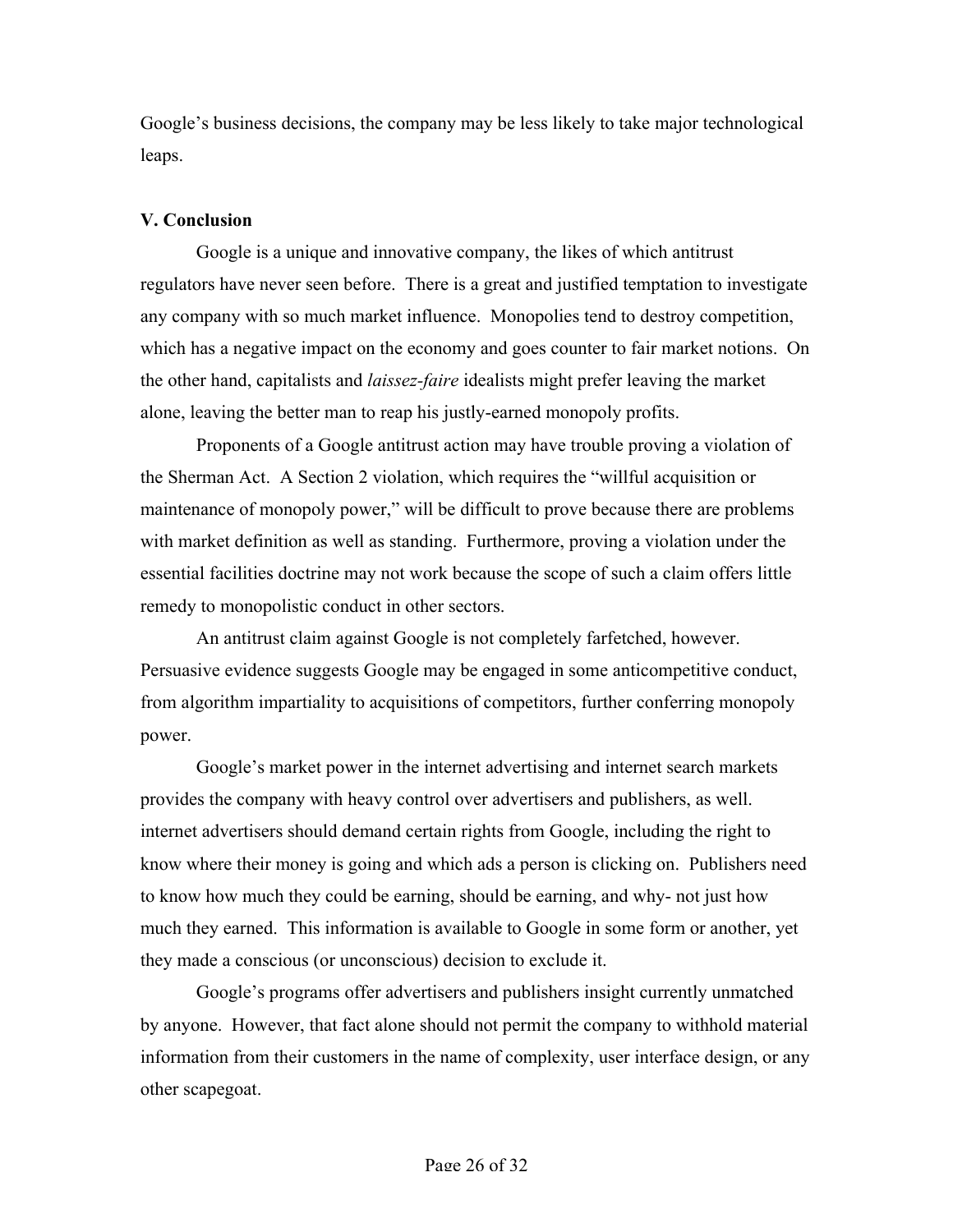There are also privacy concerns that arise in considering Google's monopoly power, such as the inadvertent disclosure of sensitive information, and the risks associated with storing such information. With regard to privacy on Google, there are arguments on both sides of the debate. Inherent in rich information storage is the risk of becoming a target for hackers, but perhaps Google is best equipped to manage such risk.

Google may have a monopoly over the internet advertising industry in the U.S., but that does not make it illegal or even necessarily bad. Even if a court found a violation of the Sherman Act, the best course of action may be to do nothing at all. Some minimal checks and balances on Google's algorithms may be warranted to ensure fair play is taking place, but could be difficult to implement and may place the judiciary in a quasilegislative position. Assessing fees and penalties on the company may serve as a stern warning, but might not protect public interests well enough in the future. Dissolution might distribute power and temporarily create competition, but may not be worth the trouble.

Be it solution or no solution, it is unarguable that Google has obtained considerable power, the maintenance of which is at least worth looking into. While a future without Google's dominance seems improbable, antitrust laws are designed to give competition a chance to foster along each step of the way.

The policy and theory behind supporting a competitive market and promoting competition is to give companies a reason to be innovative, but Google already has such a reason. Without being innovative, and providing new products and new features, competition will have a chance to take the giant down.<sup>77</sup>

 $77$  Distinguishing this article from many referenced herein, this author resists the temptation to indulge a cheeky play on Google's "don't be evil" motto.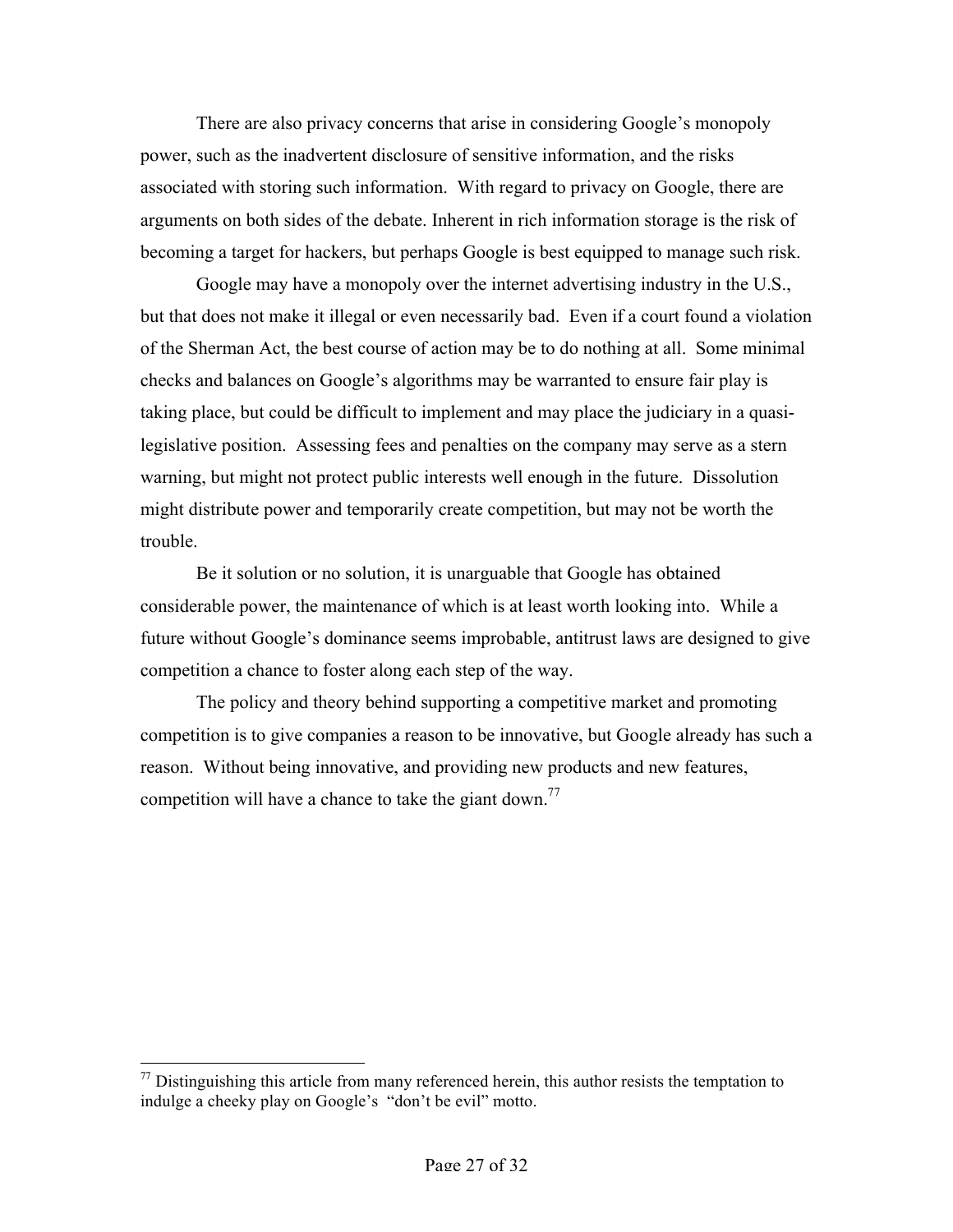# **Bibliography**

| Cases                                                                                  |
|----------------------------------------------------------------------------------------|
| American Tobacco Co. v. U.S., 328 US. 781, 66 S. Ct. 1125, 90 L. Ed. 1575 (1946)  6    |
| Arroyo-Melecio v. Puerto Rican American Ins. Co., 398 F.3d 56 (1st Cir. 2005)          |
|                                                                                        |
| CCBN.Com, Inc. v. Thomson Financial, Inc., 270 F. Supp. 2d 146 (D. Mass. 2003)  8      |
| Copperweld Corp. v. Independence Tube Corp., 467 U.S. 752, 104 S. Ct. 2731, 81 L. Ed.  |
|                                                                                        |
| F.T.C. v. Arch Coal, Inc., 329 F. Supp. 2d 109 (D.D.C. 2004), case dismissed, 2004 WL  |
|                                                                                        |
| Hughes Automotive, Inc. v. Mid-Atlantic Toyota Distributors, Inc., 543 F. Supp. 1056   |
|                                                                                        |
| Pacific Bell Telephone Co. v. Linkline Communications, Inc., 129 S. Ct. 1109 (2009)  5 |
| Spirit Airlines, Inc. v. Northwest Airlines, Inc., 431 F.3d 917 (6th Cir. 2005)        |
|                                                                                        |
|                                                                                        |
| Valet Apartment Services, Inc. v. Atlanta Journal and Constitution, 865 F. Supp. 828   |
|                                                                                        |
| Verizon Communications Inc. v. Law Offices of Curtis V. Trinko, LLP, 540 U.S. 398,     |
|                                                                                        |
| <b>Statutes</b>                                                                        |
|                                                                                        |
|                                                                                        |
| <b>Other Authorities</b>                                                               |
| Brantley, Peter, Class Action Monopoly, November 6, 2008,                              |
| http://blogs.lib.berkeley.edu/shimenawa.php/2008/11/06/class-action-monopoly (last     |
|                                                                                        |
| Can we talk? Better speech technology with Phonetic Arts, Official Google Blog,        |
| December 3, 2010, http://googleblog.blogspot.com/2010/12/can-we-talk-better-speech-    |
|                                                                                        |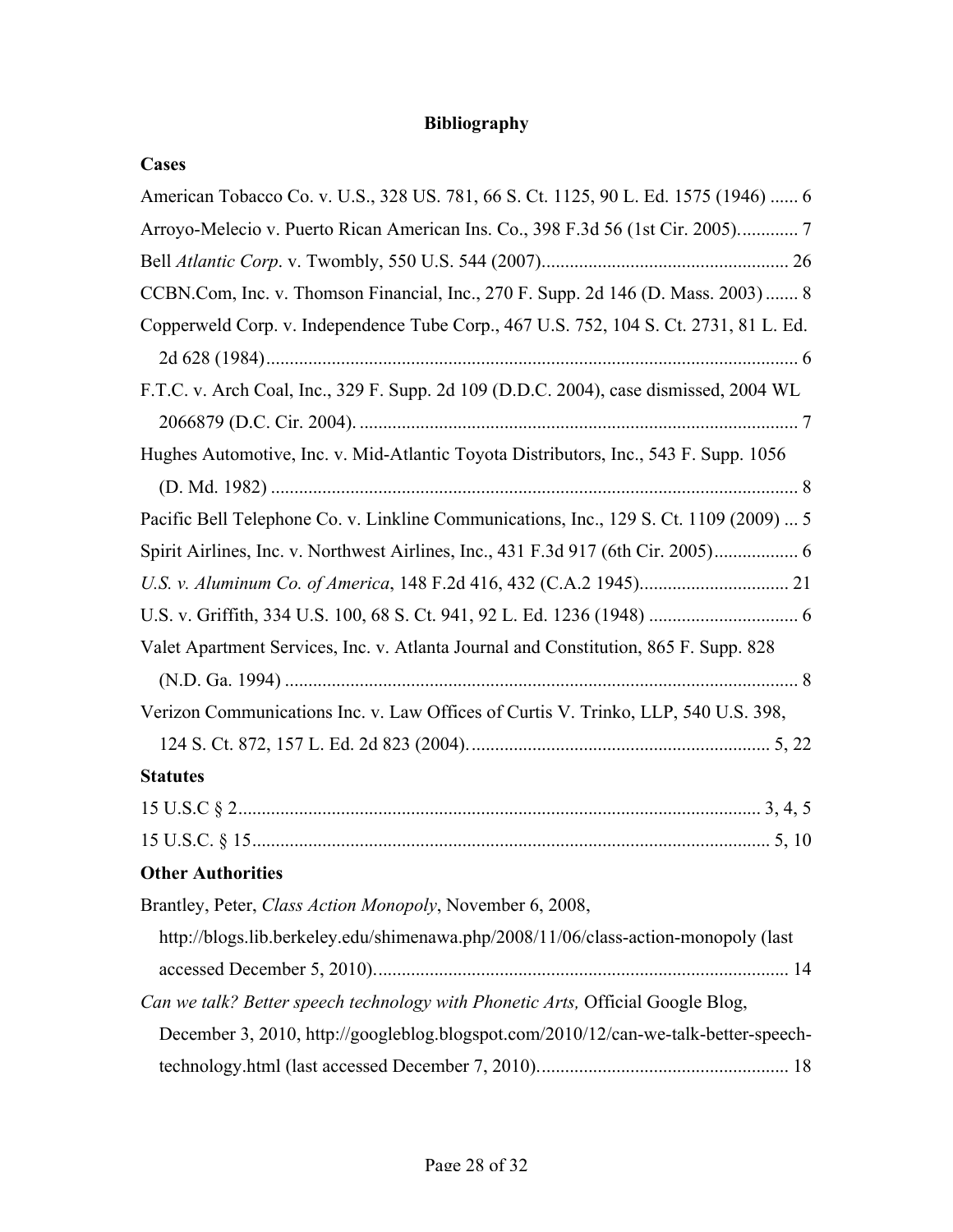| Chee, Foo Yun, Felix, Bate, EU Launches Google investigation after complaints,          |
|-----------------------------------------------------------------------------------------|
| REUTERS, November 30, 2010,                                                             |
| http://www.reuters.com/article/idUSLDE6AT13Q20101130 (last accessed December            |
|                                                                                         |
| Clemons, Eric, What An Antitrust Case Against Google Might Look Like, TechCrunch,       |
| March 1, 2009, http://www.techcrunch.com/2009/03/01/what-an-antitrust-case-             |
| against-google-might-look-like/ (last accessed December 10, 2010) 12                    |
| CPM - definition, information, sites, articles, MarketingTerms,                         |
| http://www.marketingterms.com/dictionary/cpm/ (last accessed December 2, 2010) 9        |
| Edelman, Benjamin, Hard-Coding Bias in Google "Algorithmic" Search Results,             |
| November 15, 2010, http://www.benedelman.org/hardcoding/ (last accessed December        |
|                                                                                         |
| Edelman, Benjamin, Towards a Bill of Rights for Online Advertisers, September 21,       |
| 2009, http://www.benedelman.org/advertisersrights/ (last accessed December 2, 2010).    |
|                                                                                         |
| Epstein, Alex, An antitrust case against Google: a threat to free competition, Ayn Rand |
| Center for Individual Rights, March 20, 2009, http://blog.aynrandcenter.org/an-         |
| antitrust-case-against-google-a-threat-to-free-competition/ (last accessed December 2,  |
|                                                                                         |
| Google Accused of Selling Classified Personal Info, October 27, 2010, MERINEWS,         |
| http://www.merinews.com/article/google-accused-of-selling-classified-personal-          |
|                                                                                         |
| Greenspan, Aaron, Why Google Bothered to Appeal a \$761 Small Claims Case (and          |
| Won), THE HUFFINGTON POST, http://www.huffingtonpost.com/aaron-greenspan/why-           |
| google-bothered-to-ap b 213176.html (last accessed December 6, 2010) (The author        |
| does not specify the court's holding, but the terms of the Adsense agreement permitted  |
|                                                                                         |
| Greenspan, Aaron, Why I sued Google (and Won), THE HUFFINGTON POST, March 6,            |
| 2009, http://www.huffingtonpost.com/aaron-greenspan/why-i-sued-google-and-              |
|                                                                                         |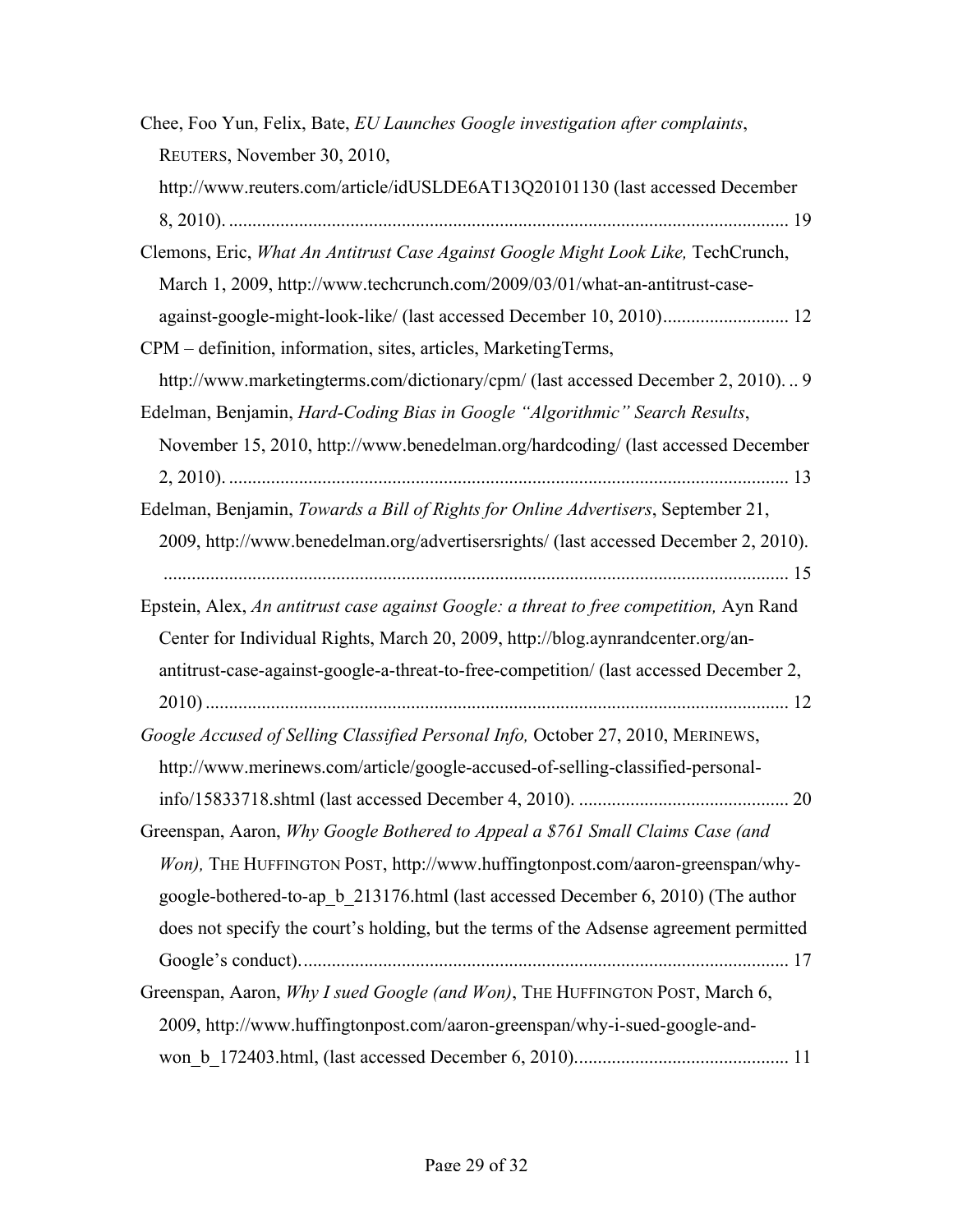| Gross, Doug, Google vs. China: Free speech, finances, or both? January 13, 2010, CNN, |
|---------------------------------------------------------------------------------------|
| http://articles.cnn.com/2010-01-13/tech/google.china.analysis_1_google-network-       |
| thousands-of-search-terms-search-engine?_s=PM:TECH (last accessed November 10,        |
|                                                                                       |
| Holtz, Julia, Committed to Competing Fairly, GOOGLE PUBLIC POLICY BLOG, February      |
| 23, 2010, http://googlepublicpolicy.blogspot.com/2010/02/committed-to-competing-      |
|                                                                                       |
| How Much Will I Earn With Adsense? - Adsense Support,                                 |
| http://www.google.com/support/adsense/bin/answer.py?hl=en&answer=9902 (last           |
|                                                                                       |
| Labovitz, Craig, Google Sets New Internet Traffic Record, October 25, 2010,           |
| http://asert.arbornetworks.com/2010/10/google-breaks-traffic-record/ (last accessed   |
|                                                                                       |
| List of acquisitions by Google, WIKIPEDIA, THE FREE ENCYCLOPEDIA,                     |
| http://en.wikipedia.org/wiki/List_of_acquisitions_by_Google (last accessed December   |
|                                                                                       |
|                                                                                       |
| Nerney, Chris, Internet Advertising Revenue Hits New Record in Q3, IT WORLD,          |
| November 17, 2010, http://www.itworld.com/internet/128038/internet-advertising-       |
|                                                                                       |
| Nguyen, Son T., Popular Pricing Models for Online Advertisers,                        |
| http://ezinearticles.com/?Popular-Pricing-Models-For-Online-                          |
|                                                                                       |
| See generally Buigues, Pierre-André, Rey, Patrick, The economics of antitrust and     |
| regulation in telecommunications: perspectives for the new European regulatory        |
|                                                                                       |
| Serial entrepreneur Mike Cassidy sells Ruba to Google, VENTUREBEAT, May 21, 2010,     |
| http://venturebeat.com/2010/05/21/serial-entrepreneur-mike-cassidy-sells-ruba-to-     |
|                                                                                       |
| Sullivan, Danny, Deconstructing Google: After the Antitrust Breakup, SEARCH ENGINE    |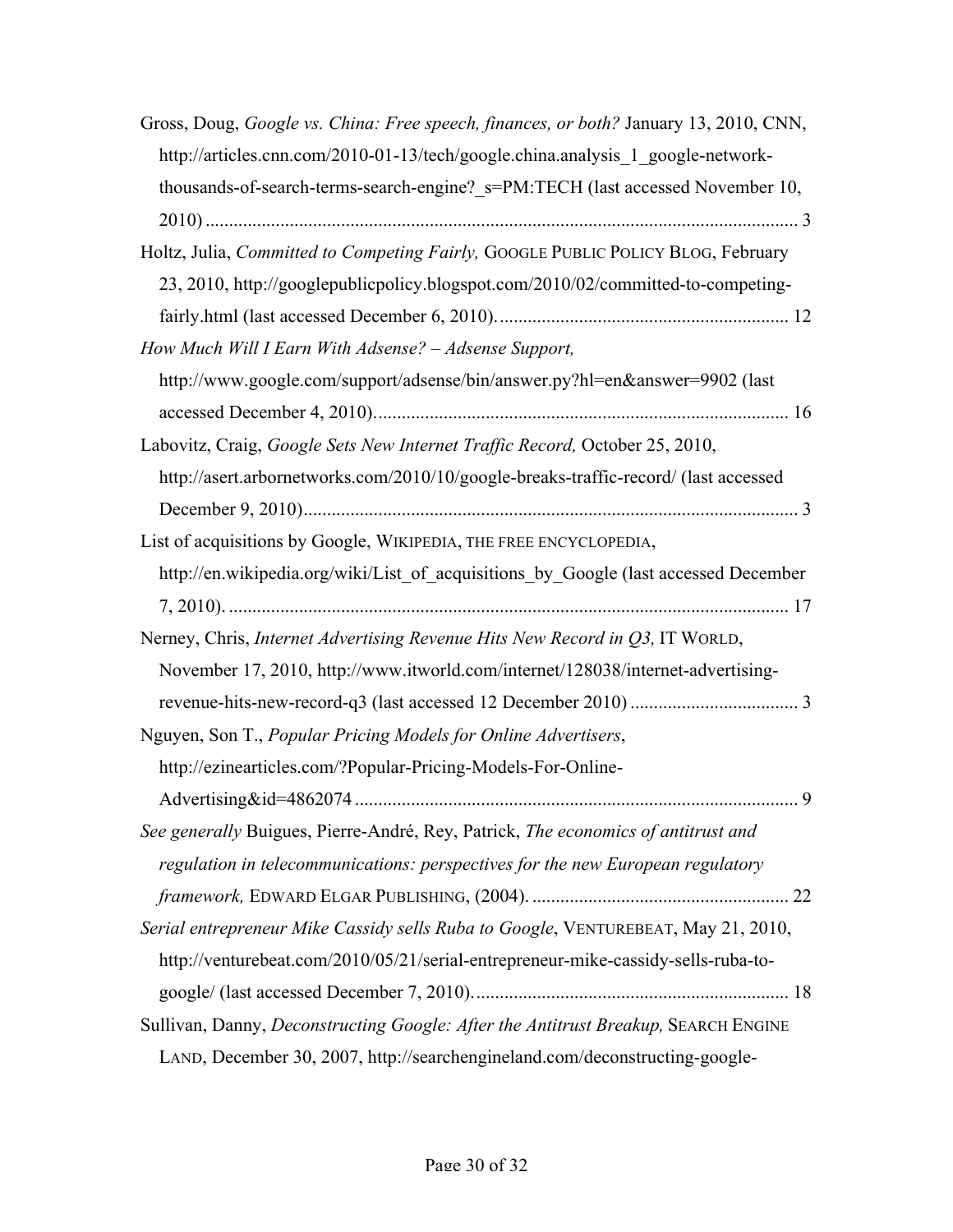| chapter-4-after-the-google-antitrust-breakup-13026, (last accessed December 7, 2010).         |
|-----------------------------------------------------------------------------------------------|
| Sullivan, Danny, FTC's Xmas Gift to Google: Approval of DoubleClick Acquisition,              |
| December 20, 2007, http://searchengineland.com/ftcs-xmas-gift-to-google-approval-             |
| of-doubleclick-acquisition-12986 (last accessed December 7, 2010)  19                         |
| Sullivan, E. Thomas, and Hovenkamp, Herbert, Antitrust Law, Policy, and Procedure:            |
| Cases, Materials, and Problems, Fifth Edition, LexisNexis Publishers, 701-706 (2004)          |
|                                                                                               |
| Video: Seattle Conference on Scalability, October 8, 2007.                                    |
| http://www.youtube.com/watch?v=LT1UFZSbcxE#t=44m50s (YouTube video).  12                      |
| Vogelstein, Fred, Why Is Obama's Top Antitrust Cop Gunning for Google?, July 20,              |
| 2009, WIRED MAGAZINE, http://www.wired.com/techbiz/it/magazine/17-                            |
| 08/mf_googlopoly#ixzz16mbqHWTg (last accessed December 8, 2010).  20                          |
| Waddington, Charlie, EU Investigating Google Inc for Selective Search and Ads,                |
| December 8, 2010, News Simplified, http://newssimplified.com/eu-investigating-                |
| google-inc-for-selective-search-and-ads/2720/ (last accessed December 10, 2010) 11            |
| Wauters, Robin, Google Buzz Privacy Issues Have Real Life Implications, February 12,          |
| 10, TECHCRUNCH, http://techcrunch.com/2010/02/12/google-buzz-privacy/ (last                   |
|                                                                                               |
| <b>Treatises</b>                                                                              |
|                                                                                               |
|                                                                                               |
|                                                                                               |
| Friedman, Milton, Capitalism and Freedom, 40 <sup>th</sup> anniversary ed., THE UNIVERSITY OF |
|                                                                                               |
| Friedman, Milton, Policy Forum: The Business Community's Suicidal Impulse, CATO               |
| POLICY REPORT, Vol. 21, No. 2. Published March/April 1999,                                    |
| http://www.cato.org/pubs/policy_report/v21n2/friedman.html, (accessed December 6,             |
| 2010) ("And so over time I have gradually come to the conclusion that antitrust laws          |
| do far more harm than good and that we would be better off if we didn't have them at          |
|                                                                                               |
|                                                                                               |